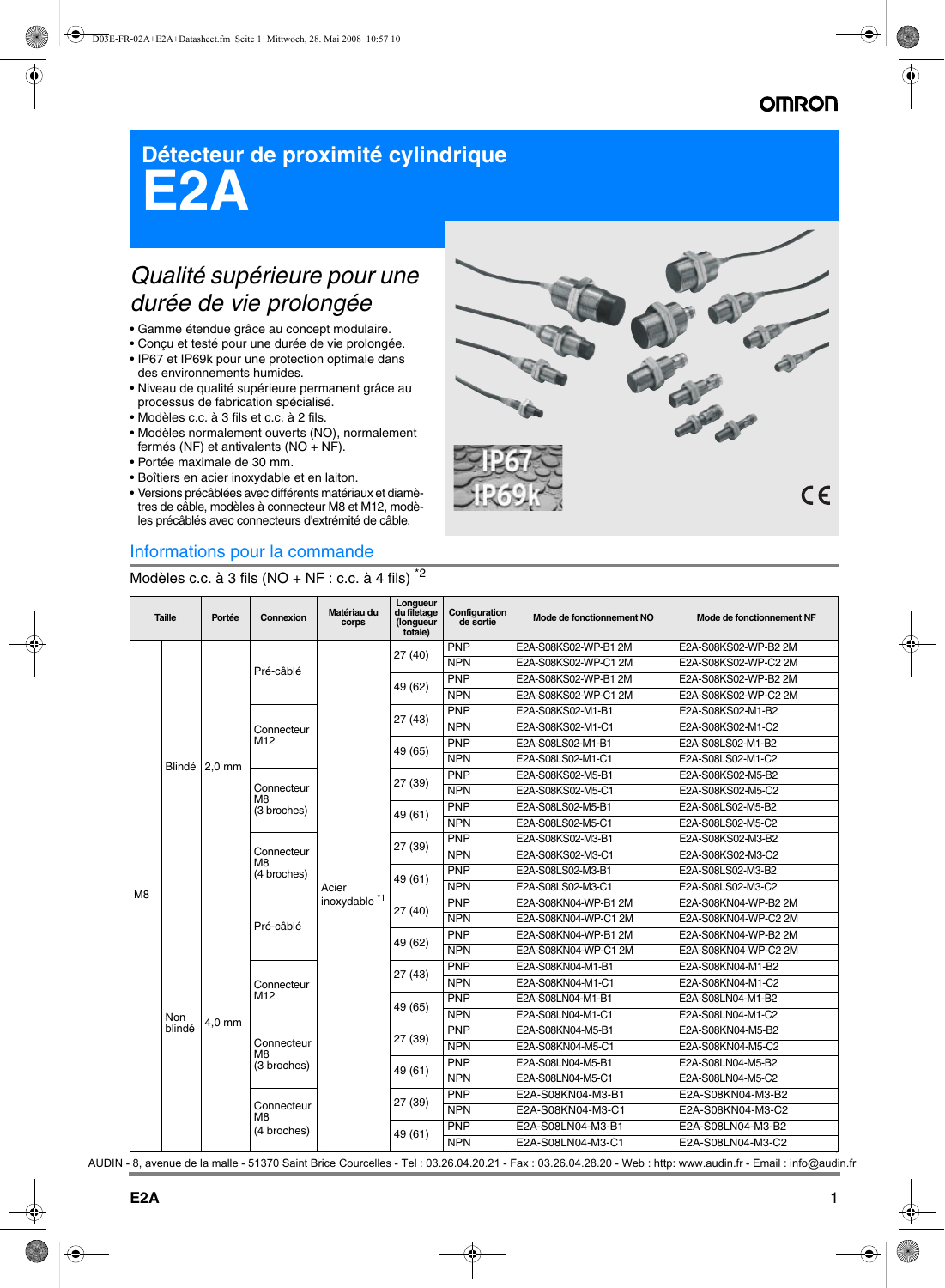| <b>Taille</b> |               | Portée   | Connexion                       | Matériau<br>du corps | Longueur<br>du filetage<br>(longueur<br>totale) | Configuration<br>de sortie | Mode de fonctionnement<br><b>NO</b>          | Mode de fonctionnement<br>NF                 | Mode de fonctionnement<br>$NO + NF$       |
|---------------|---------------|----------|---------------------------------|----------------------|-------------------------------------------------|----------------------------|----------------------------------------------|----------------------------------------------|-------------------------------------------|
|               |               |          |                                 |                      | 34 (50)                                         | <b>PNP</b>                 | E2A-M12KS04-WP-B1 2M                         | E2A-M12KS04-WP-B2 2M                         | E2A-M12KS04-WP-B3 2M                      |
|               |               |          | Pré-câblé                       | Laiton $*3$          |                                                 | <b>NPN</b>                 | E2A-M12KS04-WP-C1 2M                         | E2A-M12KS04-WP-C2 2M                         | E2A-M12KS04-WP-C32M                       |
|               |               |          |                                 |                      | 56 (72)                                         | <b>PNP</b>                 | E2A-M12LS04-WP-B1 2M                         | E2A-M12LS04-WP-B2 2M                         | E2A-M12LS04-WP-B3 2M                      |
|               |               |          |                                 |                      |                                                 | <b>NPN</b>                 | E2A-M12LS04-WP-C1 2M                         | E2A-M12LS04-WP-C2 2M                         | E2A-M12LS04-WP-C3 2M                      |
|               |               |          |                                 |                      | 34 (48)                                         | <b>PNP</b>                 | E2A-M12KS04-M1-B1                            | E2A-M12KS04-M1-B2                            | E2A-M12KS04-M1-B3                         |
|               |               |          | Connecteur                      | Laiton $^{\star 3}$  |                                                 | <b>NPN</b>                 | E2A-M12KS04-M1-C1                            | E2A-M12KS04-M1-C2                            | E2A-M12KS04-M1-C3                         |
|               |               |          | M12                             |                      | 56 (70)                                         | <b>PNP</b>                 | E2A-M12LS04-M1-B1                            | E2A-M12LS04-M1-B2                            | E2A-M12LS04-M1-B3                         |
|               | Blindé        | $4,0$ mm |                                 |                      |                                                 | <b>NPN</b>                 | E2A-M12LS04-M1-C1                            | E2A-M12LS04-M1-C2                            | E2A-M12LS04-M1-C3                         |
|               |               |          |                                 |                      | 34 (48)                                         | <b>PNP</b>                 | E2A-M12KS04-M5-B1                            | E2A-M12KS04-M5-B2                            |                                           |
|               |               |          | Connecteur<br>M8                | Laiton $*3$          |                                                 | <b>NPN</b>                 | E2A-M12KS04-M5-C1                            | E2A-M12KS04-M5-C2                            |                                           |
|               |               |          | (3 broches)                     |                      | 56 (70)                                         | <b>PNP</b>                 | E2A-M12LS04-M5-B1                            | E2A-M12LS04-M5-B2                            | $\ddot{\phantom{1}}$                      |
|               |               |          |                                 |                      |                                                 | <b>NPN</b>                 | E2A-M12LS04-M5-C1                            | E2A-M12LS04-M5-C2                            |                                           |
|               |               |          |                                 |                      | 34 (48)                                         | <b>PNP</b>                 | E2A-M12KS04-M3-B1                            | E2A-M12KS04-M3-B2                            |                                           |
|               |               |          | Connecteur<br>M8                | Laiton $*3$          |                                                 | <b>NPN</b>                 | E2A-M12KS04-M3-C1                            | E2A-M12KS04-M3-C2                            |                                           |
|               |               |          | (4 broches)                     |                      | 56 (70)                                         | <b>PNP</b>                 | E2A-M12LS04-M3-B1                            | E2A-M12LS04-M3-B2                            | $\blacksquare$                            |
| M12           |               |          |                                 |                      |                                                 | <b>NPN</b>                 | E2A-M12LS04-M3-C1                            | E2A-M12LS04-M3-C2                            |                                           |
|               |               |          |                                 |                      | 34 (50)                                         | <b>PNP</b>                 | E2A-M12KN08-WP-B1 2M                         | E2A-M12KN08-WP-B2 2M                         | E2A-M12KN08-WP-B32M                       |
|               |               |          | Pré-câblé                       | Laiton <sup>*3</sup> |                                                 | <b>NPN</b>                 | E2A-M12KN08-WP-C1 2M                         | E2A-M12KN08-WP-C2 2M                         | E2A-M12KN08-WP-C3 2M                      |
|               |               |          |                                 |                      | 56 (72)                                         | <b>PNP</b>                 | E2A-M12LN08-WP-B1 2M                         | E2A-M12LN08-WP-B2 2M                         | E2A-M12LN08-WP-B3 2M                      |
|               |               |          |                                 |                      |                                                 | <b>NPN</b>                 | E2A-M12LN08-WP-C1 2M                         | E2A-M12LN08-WP-C2 2M                         | E2A-M12LN08-WP-C3 2M                      |
|               |               |          |                                 |                      | 34 (48)                                         | <b>PNP</b>                 | E2A-M12KN08-M1-B1                            | E2A-M12KN08-M1-B2                            | E2A-M12KN08-M1-B3                         |
|               |               | 8,0 mm   | Connecteur<br>M12               | Laiton $*3$          |                                                 | <b>NPN</b>                 | E2A-M12KN08-M1-C1                            | E2A-M12KN08-M1-C2                            | E2A-M12KS08-M1-C3                         |
|               |               |          |                                 |                      | 56 (70)                                         | <b>PNP</b>                 | E2A-M12LN08-M1-B1                            | E2A-M12LN08-M1-B2                            | E2A-M12LS08-M1-B3                         |
|               | Non<br>blindé |          |                                 |                      |                                                 | <b>NPN</b>                 | E2A-M12LN08-M1-C1                            | E2A-M12LN08-M1-C2                            | E2A-M12LS08-M1-C3                         |
|               |               |          | Connecteur<br>M8                | Laiton $*3$          | 34 (48)                                         | <b>PNP</b>                 | E2A-M12KN08-M5-B1                            | E2A-M12KN08-M5-B2                            |                                           |
|               |               |          |                                 |                      |                                                 | <b>NPN</b>                 | E2A-M12KN08-M5-C1                            | E2A-M12KN08-M5-C2                            |                                           |
|               |               |          | (3 broches)                     |                      | 56 (70)                                         | <b>PNP</b>                 | E2A-M12LN08-M5-B1                            | E2A-M12LN08-M5-B2                            | $\blacksquare$                            |
|               |               |          |                                 |                      |                                                 | <b>NPN</b>                 | E2A-M12LN08-M5-C1                            | E2A-M12LN08-M5-C2                            |                                           |
|               |               |          | Connecteur                      |                      | 34 (48)                                         | <b>PNP</b>                 | E2A-M12KN08-M3-B1                            | E2A-M12KN08-M3-B2                            |                                           |
|               |               |          | M8                              | Laiton $13$          |                                                 | <b>NPN</b>                 | E2A-M12KN08-M3-C1                            | E2A-M12KN08-M3-C2                            |                                           |
|               |               |          | (4 broches)                     |                      | 56 (70)                                         | <b>PNP</b>                 | E2A-M12LN08-M3-B1                            | E2A-M12LN08-M3-B2                            | $\blacksquare$                            |
|               |               |          |                                 |                      |                                                 | <b>NPN</b>                 | E2A-M12LN08-M3-C1                            | E2A-M12LN08-M3-C2                            |                                           |
|               |               | 8,0 mm   | Pré-câblé                       |                      | 39 (59)                                         | <b>PNP</b>                 | E2A-M18KS08-WP-B1 2M                         | E2A-M18KS08-WP-B2 2M                         | E2A-M18KS08-WP-B3 2M                      |
|               |               |          |                                 | Laiton $^{\star 3}$  | 61 (81)                                         | <b>NPN</b><br><b>PNP</b>   | E2A-M18KS08-WP-C1 2M<br>E2A-M18LS08-WP-B1 2M | E2A-M18KS08-WP-C2 2M<br>E2A-M18LS08-WP-B2 2M | E2A-M18KS08-WP-C3 2M                      |
|               |               |          |                                 |                      |                                                 | <b>NPN</b>                 |                                              | E2A-M18LS08-WP-C2 2M                         | E2A-M18LS08-WP-B3 2M                      |
|               |               |          |                                 |                      |                                                 | <b>PNP</b>                 | E2A-M18LS08-WP-C1 2M<br>E2A-M18KS08-M1-B1    | E2A-M18KS08-M1-B2                            | E2A-M18LS08-WP-C3 2M<br>E2A-M18KS08-M1-B3 |
|               |               |          |                                 | Laiton $^{\star 3}$  | 39 (53)                                         | <b>NPN</b>                 | E2A-M18KS08-M1-C1                            | E2A-M18KS08-M1-C2                            | E2A-M18KS08-M1-C3                         |
|               |               |          | Connecteur<br>M12               |                      |                                                 | <b>PNP</b>                 | E2A-M18LS08-M1-B1                            | E2A-M18LS08-M1-B2                            | E2A-M18LS08-M1-B3                         |
|               |               |          |                                 |                      | 61 (75)                                         | <b>NPN</b>                 | E2A-M18LS08-M1-C1                            | E2A-M18LS08-M1-C2                            | E2A-M18LS08-M1-C3                         |
|               | Blindé        |          |                                 |                      |                                                 | <b>PNP</b>                 | E2A-M18KS08-M5-B1                            | E2A-M18KS08-M5-B2                            |                                           |
|               |               |          | Connecteur<br>M8<br>(3 broches) | Laiton $^{\star 3}$  | 39 (53)                                         | <b>NPN</b>                 | E2A-M18KS08-M5-C1                            | E2A-M18KS08-M5-C2                            |                                           |
|               |               |          |                                 |                      |                                                 | <b>PNP</b>                 | E2A-M18LS08-M5-B1                            | E2A-M18LS08-M5-B2                            | $\blacksquare$                            |
|               |               |          |                                 |                      | 61 (75)                                         | <b>NPN</b>                 | E2A-M18LS08-M5-C1                            | E2A-M18LS08-M5-C2                            |                                           |
|               |               |          |                                 |                      |                                                 | <b>PNP</b>                 | E2A-M18KS08-M3-B1                            | E2A-M18KS08-M3-B2                            | $\blacksquare$                            |
|               |               |          | Connecteur<br>M8                | Laiton $^{\star 3}$  | 39 (53)                                         | <b>NPN</b>                 | E2A-M18KS08-M3-C1                            | E2A-M18KS08-M3-C2                            |                                           |
|               |               |          |                                 |                      |                                                 | <b>PNP</b>                 | E2A-M18LS08-M3-B1                            | E2A-M18LS08-M3-B2                            | $\blacksquare$                            |
|               |               |          | (4 broches)                     |                      | 61 (75)                                         | <b>NPN</b>                 | E2A-M18LS08-M3-C1                            | E2A-M18LS08-M3-C2                            |                                           |
| M18           |               |          |                                 |                      |                                                 | <b>PNP</b>                 | E2A-M18KN16-WP-B1 2M                         | E2A-M18KN16-WP-B2 2M                         | E2A-M18KN16-WP-B32M                       |
|               |               |          |                                 |                      | 39 (59)                                         | <b>NPN</b>                 | E2A-M18KN16-WP-C1 2M                         | E2A-M18KN16-WP-C2 2M                         | E2A-M18KN16-WP-C3 2M                      |
|               |               |          | Pré-câblé                       | Laiton $*3$          |                                                 | <b>PNP</b>                 | E2A-M18LN16-WP-B1 2M                         | E2A-M18LN16-WP-B2 2M                         | E2A-M18LN16-WP-B3 2M                      |
|               |               |          |                                 |                      | 61 (81)                                         | <b>NPN</b>                 | E2A-M18LN16-WP-C1 2M                         | E2A-M18LN16-WP-C2 2M                         | E2A-M18LN16-WP-C3 2M                      |
|               |               |          |                                 |                      |                                                 | <b>PNP</b>                 | E2A-M18KN16-M1-B1                            | E2A-M18KN16-M1-B2                            | E2A-M18KN16-M1-B3                         |
|               |               |          |                                 |                      | 39 (53)                                         | <b>NPN</b>                 | E2A-M18KN16-M1-C1                            | E2A-M18KN16-M1-C2                            | E2A-M18KS16-M1-C3                         |
|               |               |          | Connecteur<br>M12               | Laiton $^{\star 3}$  |                                                 | <b>PNP</b>                 | E2A-M18LN16-M1-B1                            | E2A-M18LN16-M1-B2                            | E2A-M18LS16-M1-B3                         |
|               | Non           |          |                                 |                      | 61 (75)                                         | <b>NPN</b>                 | E2A-M18LN16-M1-C1                            | E2A-M18LN16-M1-C2                            | E2A-M18LS16-M1-C3                         |
|               | blindé        | 16,0 mm  |                                 |                      |                                                 | <b>PNP</b>                 | E2A-M18KN16-M5-B1                            | E2A-M18KN16-M5-B2                            |                                           |
|               |               |          | Connecteur                      |                      | 39 (53)                                         | <b>NPN</b>                 | E2A-M18KN16-M5-C1                            | E2A-M18KN16-M5-C2                            |                                           |
|               |               |          | M8<br>(3 broches)               | Laiton $^{\star 3}$  |                                                 | <b>PNP</b>                 | E2A-M18LN16-M5-B1                            | E2A-M18LN16-M5-B2                            | $\overline{\phantom{a}}$                  |
|               |               |          |                                 |                      | 61 (75)                                         | <b>NPN</b>                 | E2A-M18LN16-M5-C1                            | E2A-M18LN16-M5-C2                            |                                           |
|               |               |          |                                 |                      |                                                 | <b>PNP</b>                 | E2A-M18KN16-M3-B1                            | E2A-M18KN16-M3-B2                            | $\blacksquare$                            |
|               |               |          | Connecteur                      |                      | 39 (53)                                         | <b>NPN</b>                 | E2A-M18KN16-M3-C1                            | E2A-M18KN16-M3-C2                            |                                           |
|               |               |          | M8<br>(4 broches)               | Laiton $^{\star 3}$  |                                                 | <b>PNP</b>                 | E2A-M18LN16-M3-B1                            | E2A-M18LN16-M3-B2                            | $\blacksquare$                            |
|               |               |          |                                 |                      | 61 (75)                                         | <b>NPN</b>                 | E2A-M18LN16-M3-C1                            | E2A-M18LN16-M3-C2                            |                                           |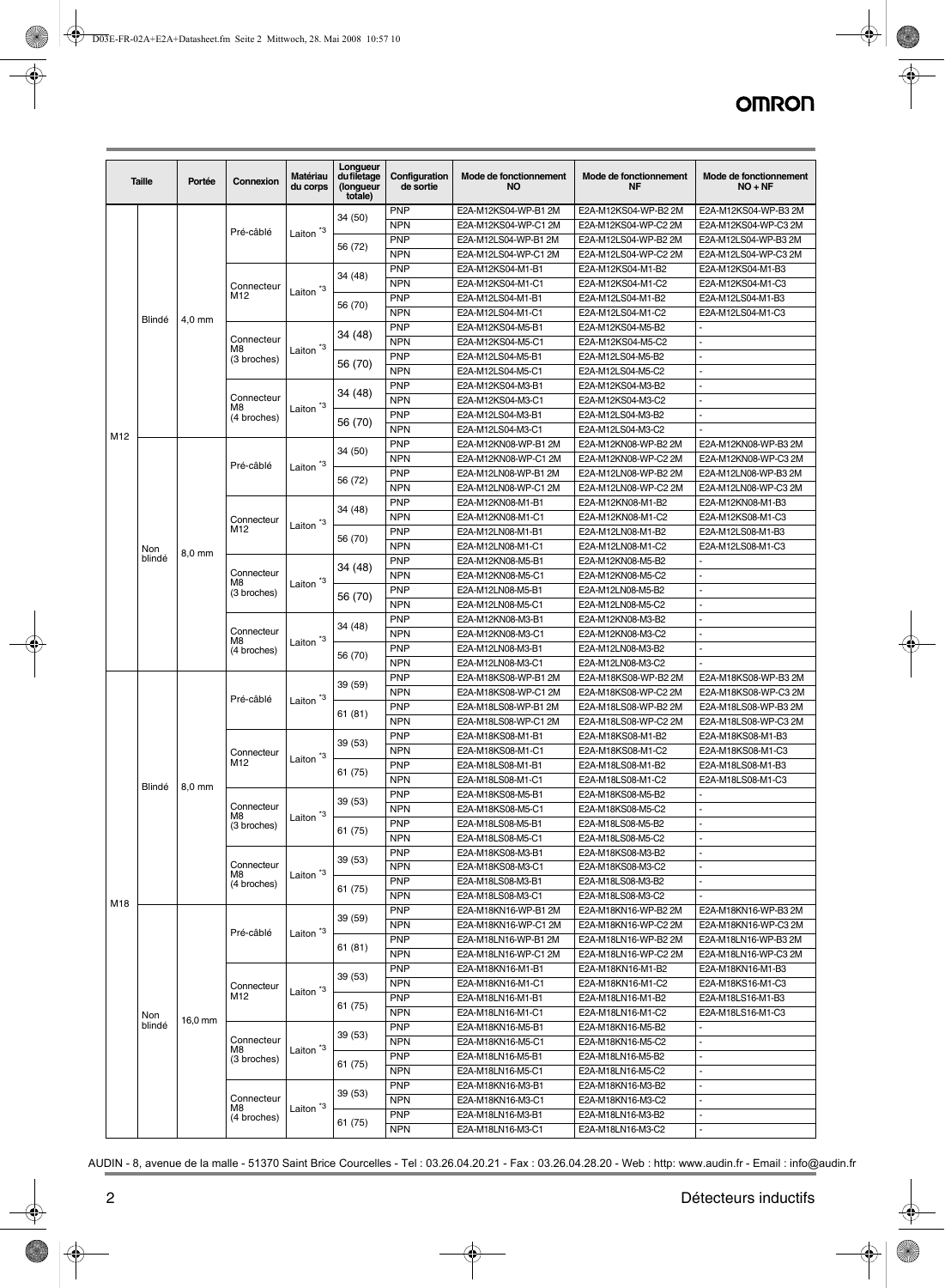| <b>Taille</b> |            | Portée  | Connexion                                   | Matériau<br>du corps     | Longueur<br>du filetage<br>(longueur<br>totale) | Configuration<br>de sortie | Mode de fonctionnement<br><b>NO</b> | Mode de fonctionnement<br><b>NF</b> | Mode de fonctionnement<br>$NO + NF$ |
|---------------|------------|---------|---------------------------------------------|--------------------------|-------------------------------------------------|----------------------------|-------------------------------------|-------------------------------------|-------------------------------------|
|               |            |         |                                             |                          | 44 (64)                                         | <b>PNP</b>                 | E2A-M30KS15-WP-B1 2M                | E2A-M30KS15-WP-B2 2M                | E2A-M30KS15-WP-B3 2M                |
|               |            |         | Pré-câblé                                   |                          |                                                 | <b>NPN</b>                 | E2A-M30KS15-WP-C1 2M                | E2A-M30KS15-WP-C2 2M                | E2A-M30KS15-WP-C3 2M                |
|               |            |         |                                             | Laiton $^{\star 3}$      | 66 (86)                                         | PNP                        | E2A-M30LS15-WP-B1 2M                | E2A-M30LS15-WP-B2 2M                | E2A-M30LS15-WP-B3 2M                |
|               |            |         |                                             |                          |                                                 | <b>NPN</b>                 | E2A-M30LS15-WP-C1 2M                | E2A-M30LS15-WP-C2 2M                | E2A-M30LS15-WP-C3 2M                |
|               |            |         |                                             |                          | 44 (58)                                         | <b>PNP</b>                 | E2A-M30KS15-M1-B1                   | E2A-M30KS15-M1-B2                   | E2A-M30KS15-M1-B3                   |
|               |            |         | Connecteur                                  |                          |                                                 | <b>NPN</b>                 | E2A-M30KS15-M1-C1                   | E2A-M30KS15-M1-C2                   | E2A-M30KS15-M1-C3                   |
|               |            |         | M12                                         | Laiton $^*$ <sup>3</sup> | 66 (80)                                         | PNP                        | E2A-M30LS15-M1-B1                   | E2A-M30LS15-M1-B2                   | E2A-M30LS15-M1-B3                   |
|               |            |         |                                             |                          |                                                 | <b>NPN</b>                 | E2A-M30LS15-M1-C1                   | E2A-M30LS15-M1-C2                   | E2A-M30LS15-M1-C3                   |
|               | Blindé     | 15.0 mm |                                             |                          |                                                 | PNP                        | E2A-M30KS15-M5-B1                   | E2A-M30KS15-M5-B2                   |                                     |
|               |            |         | Connecteur                                  |                          | 44 (58)                                         | <b>NPN</b>                 | E2A-M30KS15-M5-C1                   | E2A-M30KS15-M5-C2                   |                                     |
|               |            |         | M <sub>8</sub><br>(3 broches)               | Laiton $^*$ 3            | 66 (80)                                         | PNP                        | E2A-M30LS15-M5-B1                   | E2A-M30LS15-M5-B2                   | $\overline{a}$                      |
|               |            |         |                                             |                          |                                                 | <b>NPN</b>                 | E2A-M30LS15-M5-C1                   | E2A-M30LS15-M5-C2                   | $\ddot{\phantom{1}}$                |
|               |            |         | Connecteur<br>M <sub>8</sub><br>(4 broches) | Laiton $^*$ <sup>3</sup> | 44 (58)                                         | PNP                        | E2A-M30KS15-M3-B1                   | E2A-M30KS15-M3-B2                   |                                     |
|               |            |         |                                             |                          |                                                 | <b>NPN</b>                 | E2A-M30KS15-M3-C1                   | E2A-M30KS15-M3-C2                   |                                     |
|               |            |         |                                             |                          | 66 (80)                                         | <b>PNP</b>                 | E2A-M30LS15-M3-B1                   | E2A-M30LS15-M3-B2                   |                                     |
|               |            |         |                                             |                          |                                                 | <b>NPN</b>                 | E2A-M30LS15-M3-C1                   | E2A-M30LS15-M3-C2                   |                                     |
|               |            | 20,0 mm | Pré-câblé                                   | Laiton $*3$              | 44 (64)<br>(voir<br>remar-<br>que)              | PNP                        | E2A-M30KN20-WP-B1 2M                | E2A-M30KN20-WP-B2 2M                | E2A-M30KN20-WP-B3 2M                |
| M30           |            |         |                                             |                          |                                                 | <b>NPN</b>                 | E2A-M30KN20-WP-C1 2M                | E2A-M30KN20-WP-C2 2M                | E2A-M30KN20-WP-C3 2M                |
|               |            | 30.0 mm |                                             |                          | 66 (86)                                         | PNP                        | E2A-M30LN30-WP-B1 2M                | E2A-M30LN30-WP-B2 2M                | E2A-M30LN30-WP-B3 2M                |
|               |            |         |                                             |                          |                                                 | <b>NPN</b>                 | E2A-M30LN30-WP-C1 2M                | E2A-M30LN30-WP-C2 2M                | E2A-M30LN30-WP-C3 2M                |
|               |            | 20,0 mm | Connecteur<br>M12                           | Laiton <sup>*3</sup>     | 44 (58)                                         | PNP                        | E2A-M30KN20-M1-B1                   | E2A-M30KN20-M1-B2                   | E2A-M30KN20-M1-B3                   |
|               |            |         |                                             |                          | (voir<br>remar-<br>que)                         | <b>NPN</b>                 | E2A-M30KN20-M1-C1                   | E2A-M30KN20-M1-C2                   | E2A-M30KN20-M1-C3                   |
|               |            | 30,0 mm |                                             |                          | 66 (80)                                         | PNP                        | E2A-M30LN30-M1-B1                   | E2A-M30LN30-M1-B2                   | E2A-M30LN30-M1-B3                   |
|               | <b>Non</b> |         |                                             |                          |                                                 | <b>NPN</b>                 | E2A-M30LN30-M1-C1                   | E2A-M30LN30-M1-C2                   | E2A-M30LN30-M1-C3                   |
|               | blindé     |         |                                             |                          | 44 (58)                                         | PNP                        | E2A-M30KN20-M5-B1                   | E2A-M30KN20-M5-B2                   |                                     |
|               |            | 20,0 mm | Connecteur<br>M <sub>8</sub>                | Laiton $^*$ <sup>3</sup> | (voir<br>remar-<br>que)                         | <b>NPN</b>                 | E2A-M30KN20-M5-C1                   | E2A-M30KN20-M5-C2                   |                                     |
|               |            |         | (3 broches)                                 |                          |                                                 | PNP                        | E2A-M30LN30-M5-B1                   | E2A-M30LN30-M5-B2                   |                                     |
|               |            | 30,0 mm |                                             |                          | 66 (80)                                         | <b>NPN</b>                 | E2A-M30LN30-M5-C1                   | E2A-M30LN30-M5-C2                   |                                     |
|               |            |         |                                             |                          | 44 (58)                                         | PNP                        | E2A-M30KN20-M3-B1                   | E2A-M30KN20-M3-B2                   |                                     |
|               |            | 20,0 mm | Connecteur<br>M <sub>8</sub>                | Laiton $^*$ 3            | (voir<br>remar-<br>que)                         | <b>NPN</b>                 | E2A-M30KN20-M3-C1                   | E2A-M30KN20-M3-C2                   |                                     |
|               |            | 30.0 mm | (4 broches)                                 |                          | 66 (80)                                         | PNP                        | E2A-M30LN30-M3-B1                   | E2A-M30LN30-M3-B2                   |                                     |
|               |            |         |                                             |                          |                                                 | <b>NPN</b>                 | E2A-M30LN30-M3-C1                   | E2A-M30LN30-M3-C2                   |                                     |

\*1. Caractéristiques du matériau pour les boîtiers en acier inoxydable : 1,4305 (W.-N°), SUS 303 (AISI), 2346 (SS). Pour d'autres matériaux en acier inoxydable, veuillez contacter votre revendeur Omron.

\*2. Pour les modèles c.c. à 2 fils, veuillez contacter votre revendeur Omron.

\*3. Des modèles en acier inoxydable sont également disponibles. Veuillez contacter votre revendeur Omron.

Remarque: Les modèles M30 non blindés avec double distance de détection et corps courts ne peuvent pas être montés à cause de la distance de séparation<br>nécessaire avec le métal avoisinant. Les modèles standard sont en reva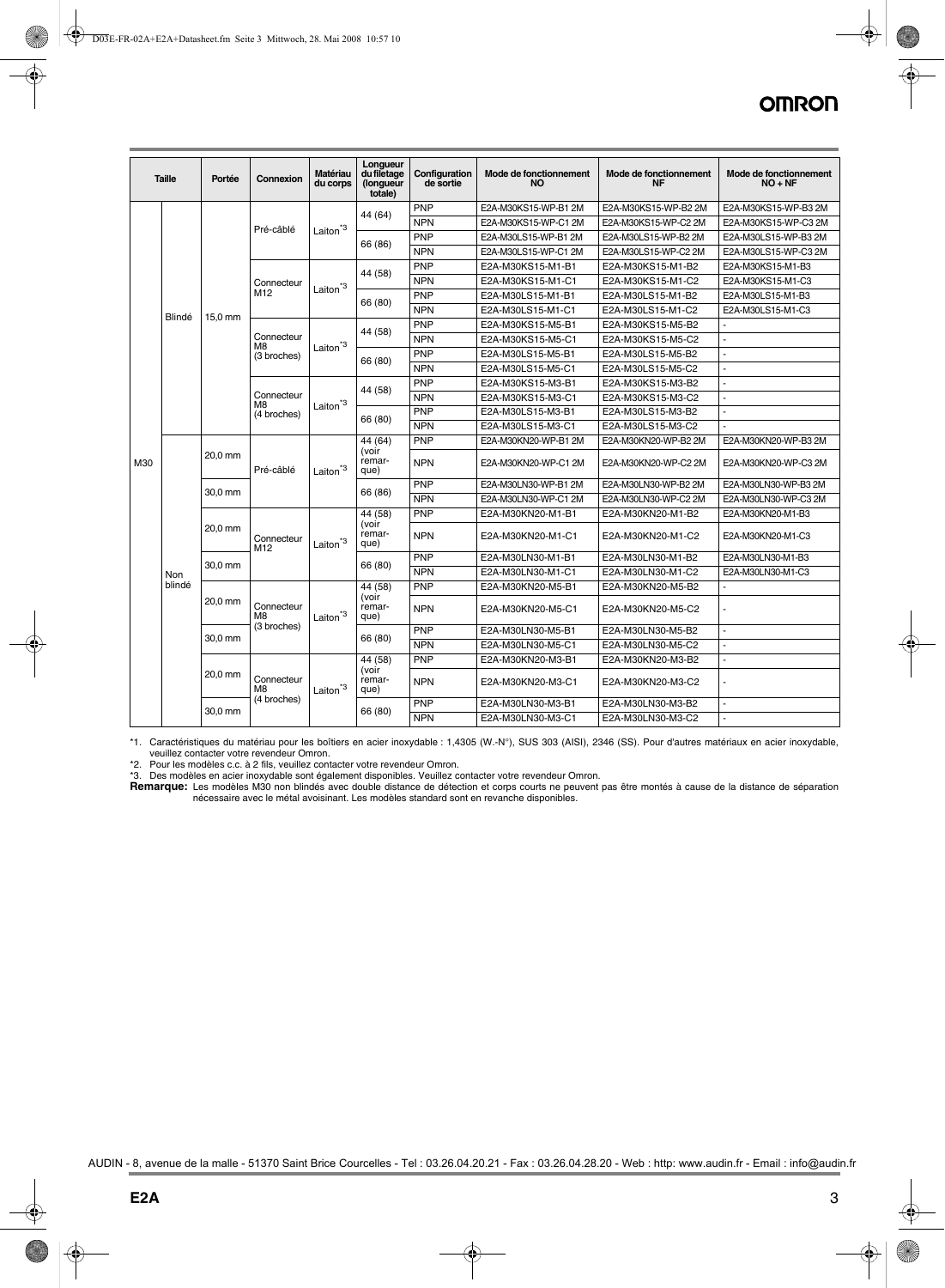## **Connexion**

Les détecteurs E2A sont disponibles avec les connecteurs et les matériaux de câble suivants :

### Modèles précâblés



Les câbles standard ont une longueur de 2 m et 5 m. Pour toute autre longueur de câble, veuillez contacter votre revendeur Omron.

| Matériau de câble standard : PVC (dia. 4 mm) | -WP |
|----------------------------------------------|-----|
|----------------------------------------------|-----|

D'autres matériaux et tailles de câble sont disponibles.

- PVC (dia. 6 mm) WS
- PUR / PVC gaine PUR (dia. 4 mm) -WA
- PUR / PVC gaine PUR (dia. 6 mm) -WB
- Câble robotique PVC (dia. 4 mm) -WR

Modèles précâblés avec connecteurs d'extrémité de câble



Tous les modèles précâblés peuvent être equipés de connecteurs d'extrémité de câble.

Connecteurs d'extrémité de câble standard :

| - M12            | M1J |
|------------------|-----|
| - M8 (4 broches) | MЗJ |
| - M8 (3 broches) | M5J |

Autres connecteurs d'extrémité de câble disponibles sur demande.

Modèles à connecteurs



Connecteurs standard : M12, M8 (4 ou 3 broches) -M1, -M3, -M5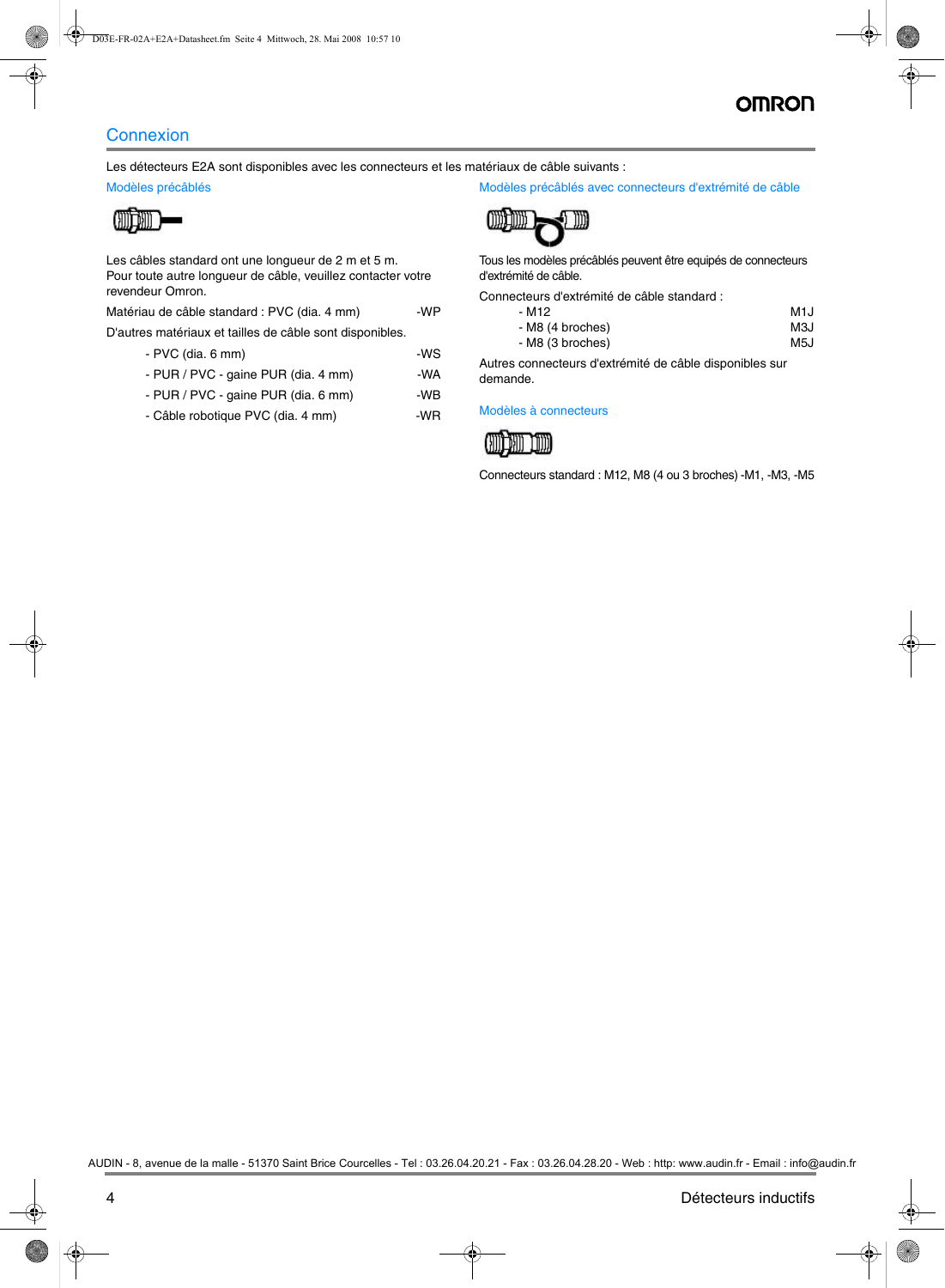### Légende des références

| E2A                                  |                                         |                                                                                                   |                           |                                                                                                |
|--------------------------------------|-----------------------------------------|---------------------------------------------------------------------------------------------------|---------------------------|------------------------------------------------------------------------------------------------|
| 5<br>6<br>Exemple: E2A-M12LS04-M1-B1 | 9 10 11 12<br>8<br>E2A-S08KN04-WP-B1 5M | Standard, M12, corps long, blindé, Sn = 4 mm, connecteur M12, PNP-NO<br>lonqueur de câble = $5 m$ |                           | Standard, M8, acier inoxydable, corps court, non blindé, Sn = 4 mm, câble PVC précâblé, PNP-NO |
| 1. Nom de base                       |                                         |                                                                                                   | 8. Type de connexion      |                                                                                                |
| E <sub>2</sub> A                     |                                         |                                                                                                   | WP:                       | Précâblé, PVC, dia. 4 mm (standard)                                                            |
| 2. Technologie de détection          |                                         |                                                                                                   | WS:                       | Précâblé, PVC, dia. 6 mm                                                                       |
| Vide:                                | Double distance standard                |                                                                                                   | WR:                       | Précâblé, PVC, câble robotique, dia. 4 mm                                                      |
|                                      | 3. Forme et matière du revêtement       |                                                                                                   | WA:                       | Précâblé, PUR / PVC (gaine PUR), dia. 4 mm                                                     |
| M:                                   | Cylindrique, filetage métrique, laiton  |                                                                                                   | WB:                       | Précâblé, PUR / PVC (gaine PUR), dia. 6 mm                                                     |
| S:                                   |                                         | Cylindrique, filetage métrique, acier inoxydable                                                  |                           |                                                                                                |
| 4. Diamètre du corps                 |                                         |                                                                                                   | $M1$ :                    | Connecteur M12 (4 broches) *                                                                   |
| 08:                                  | 8 mm                                    |                                                                                                   | M3 :                      | Connecteur M8 (4 broches)                                                                      |
| 12:                                  | $12 \text{ mm}$                         |                                                                                                   | M5:                       | Connecteur M8 (3 broches)                                                                      |
| 18:                                  | $18 \text{ mm}$                         |                                                                                                   |                           |                                                                                                |
| 30:                                  | 30 mm                                   |                                                                                                   | M <sub>1</sub> J          | Précâblé avec connecteur d'extrémité de câble                                                  |
| 5. Longueur du corps                 |                                         |                                                                                                   |                           | M <sub>12</sub> (4 broches)                                                                    |
| Κ:                                   | Longueur standard                       |                                                                                                   | M3J                       | Précâblé avec connecteur d'extrémité de câble<br>M8 (4 broches)                                |
| $\mathsf{L}$ :                       | Corps long                              |                                                                                                   | M <sub>5</sub> J          | Précâblé avec connecteur d'extrémité de câble                                                  |
| 6. Blindage                          |                                         |                                                                                                   |                           | M8 (3 broches)                                                                                 |
| S:                                   | Blindé                                  |                                                                                                   | 9. Alimentation et sortie |                                                                                                |
| N:                                   | Non blindé                              |                                                                                                   | $B$ :                     | c.c., 3 fils, PNP collecteur ouvert                                                            |
| 7. Portée                            |                                         |                                                                                                   | C:                        | c.c., 3 fils, NPN collecteur ouvert                                                            |
|                                      |                                         | Valeur numérique : Distance de détection : $ex : 02 = 2$ mm, $16 = 16$ mm                         | D:                        | $c.c., 2$ fils                                                                                 |
|                                      |                                         |                                                                                                   | $E$ :                     | c.c., 3 fils, NPN sortie tension                                                               |
|                                      |                                         |                                                                                                   | $F$ :                     | c.c., 3 fils, PNP sortie tension                                                               |
|                                      |                                         |                                                                                                   |                           |                                                                                                |

#### **10.Mode de fonctionnement**

| 2: | Normalement fermé (NF) |
|----|------------------------|
|----|------------------------|

3 : Antivalent (NO + NF)

**11.Particularités (par exemple, matériau du câble, fréquence d'oscillation)**

#### **12.Longueur de câble**

| Vide : | Modèle à connecteur                  |
|--------|--------------------------------------|
|        | Valeur numérique : Longueur de câble |

Remarque: \* Pour les modèles c.c. à 2 fils, le connecteur M12 est identifié par -M1G.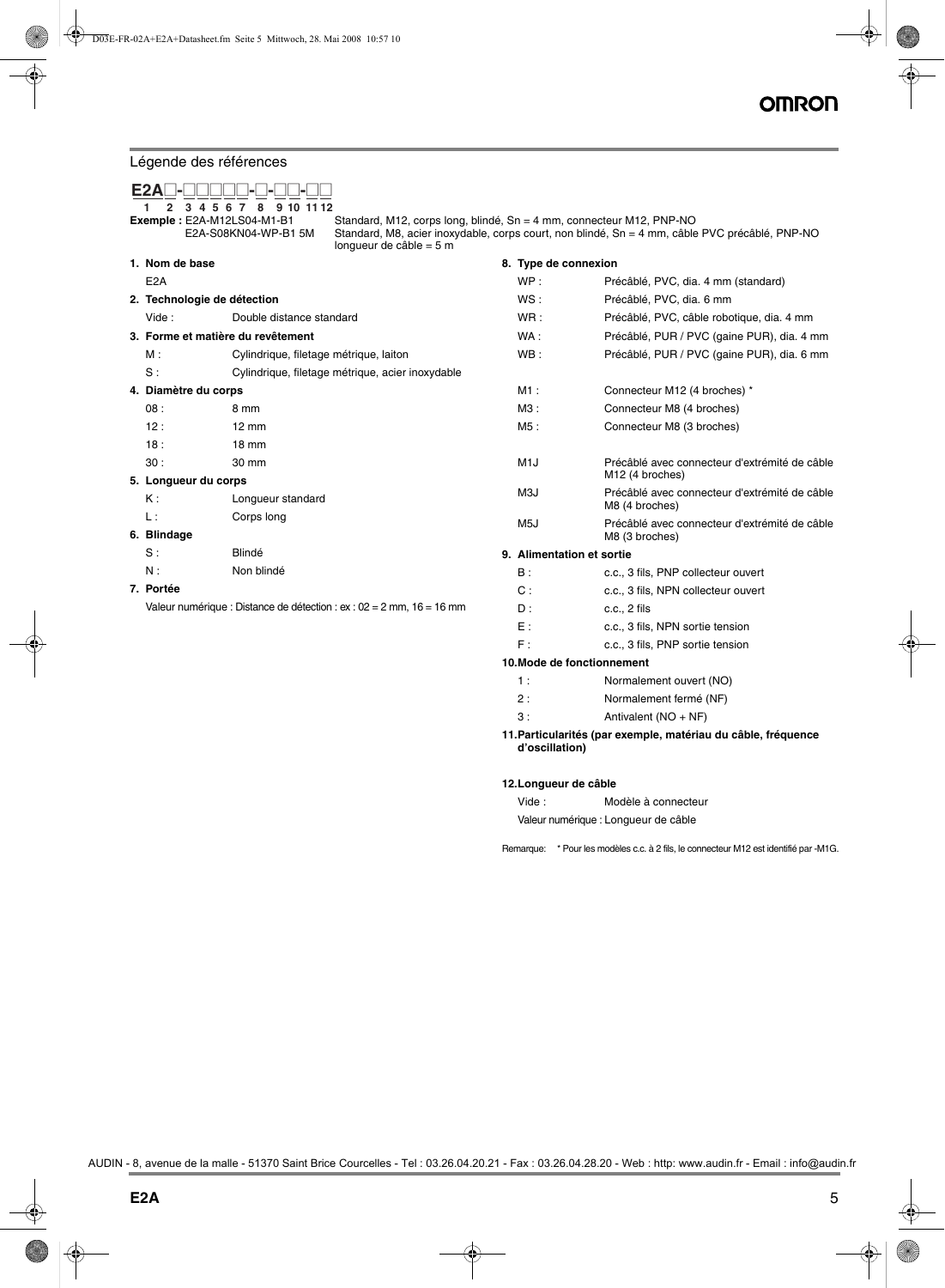## **Caractéristiques**

### Modèles c.c. à 3 fils / c.c. à 4 fils (NO + NF)

|                                                  | <b>Taille</b>                           | M8                                                                                                                                                                                                                                                                                                                                                                |                                                                                           | M <sub>12</sub>                                                                                            |                                                                                  |  |  |  |
|--------------------------------------------------|-----------------------------------------|-------------------------------------------------------------------------------------------------------------------------------------------------------------------------------------------------------------------------------------------------------------------------------------------------------------------------------------------------------------------|-------------------------------------------------------------------------------------------|------------------------------------------------------------------------------------------------------------|----------------------------------------------------------------------------------|--|--|--|
|                                                  | <b>Type</b>                             | <b>Blindé</b>                                                                                                                                                                                                                                                                                                                                                     | Non blindé                                                                                | <b>Blindé</b>                                                                                              | Non blindé                                                                       |  |  |  |
|                                                  |                                         | E2A-S08□S02-□□-B1<br>E2A-S08□S02-□□-C1                                                                                                                                                                                                                                                                                                                            | E2A-S08□N04-□□-B1<br>E2A-S08□N04-□□-C1                                                    | E2A-M12□S04-□□-B□<br>$E2A-M12 \square SO4 - \square - C \square$<br>E2A-S12□S04-□□-B□<br>E2A-S12□S04-□□-C□ | E2A-M12□N08-□□-B□<br>E2A-M12□N08-□□-C□<br>E2A-S12□N08-□□-B□<br>E2A-S12□N08-□□-C□ |  |  |  |
| Portée                                           |                                         | 2 mm ±10 %                                                                                                                                                                                                                                                                                                                                                        | 4 mm ±10 %                                                                                | 4 mm ±10 %                                                                                                 | 8 mm ±10 %                                                                       |  |  |  |
| Réglage de distance                              |                                         | $0$ à 1,6 mm                                                                                                                                                                                                                                                                                                                                                      | 0 à 3,2 mm                                                                                | 0 à 3,2 mm                                                                                                 | 0 à 6,4 mm                                                                       |  |  |  |
| Déplacement différentiel                         |                                         | 10 % max, de la distance de détection                                                                                                                                                                                                                                                                                                                             |                                                                                           |                                                                                                            |                                                                                  |  |  |  |
| Objet à détecter                                 |                                         |                                                                                                                                                                                                                                                                                                                                                                   | Métal ferreux (la distance de détection décroît avec un métal non ferreux)                |                                                                                                            |                                                                                  |  |  |  |
|                                                  | Objet standard (acier doux ST37)        | $8 \times 8 \times 1$ mm                                                                                                                                                                                                                                                                                                                                          | $12 \times 12 \times 1$ mm                                                                | $12 \times 12 \times 1$ mm                                                                                 | $24 \times 24 \times 1$ mm                                                       |  |  |  |
|                                                  | Fréquence de réponse (voir remarque 1)  | 1 500 Hz                                                                                                                                                                                                                                                                                                                                                          | 1 000 Hz                                                                                  | 1 000 Hz<br>800 Hz                                                                                         |                                                                                  |  |  |  |
| Tension d'alimentation                           | (plage de tension de fonctionnement)    |                                                                                                                                                                                                                                                                                                                                                                   | 12 à 24 Vc.c. Ondulation (p-p) : 10 % maxi. (10 à 32 Vc.c.)                               |                                                                                                            |                                                                                  |  |  |  |
| Consommation (c.c. 3 fils)                       |                                         | 10 mA max.                                                                                                                                                                                                                                                                                                                                                        |                                                                                           |                                                                                                            |                                                                                  |  |  |  |
| Type de sortie                                   |                                         | -Modèles B : PNP collecteur ouvert<br>-Modèles C : NPN collecteur ouvert                                                                                                                                                                                                                                                                                          |                                                                                           |                                                                                                            |                                                                                  |  |  |  |
| Sortie de<br>contrôle                            | Courant de charge<br>(Voir remarque 2.) | 200 mA max. (32 Vc.c. max.)                                                                                                                                                                                                                                                                                                                                       |                                                                                           |                                                                                                            |                                                                                  |  |  |  |
|                                                  | Tension résiduelle                      |                                                                                                                                                                                                                                                                                                                                                                   | 2 V max. (sous un courant de charge de 200 mA avec une longueur de câble de 2 m)          |                                                                                                            |                                                                                  |  |  |  |
| Voyant                                           |                                         | Voyant de fonctionnement (jaune)                                                                                                                                                                                                                                                                                                                                  |                                                                                           |                                                                                                            |                                                                                  |  |  |  |
| Mode de fonctionnement                           | (avec approche de l'objet à détecter)   | -Modèles B1 / C1: NO<br>-Modèles B2 / C2 : NF<br>-Modèles B3 / C3 : NO + NF<br>Reportez-vous aux histogrammes pour plus de détails. (voir remarque 4)                                                                                                                                                                                                             |                                                                                           |                                                                                                            |                                                                                  |  |  |  |
| Circuit de protection                            |                                         | Protection de la sortie contre l'inversion des pola-<br>Protection du circuit d'alimentation contre l'inver-<br>rités, protection du circuit d'alimentation contre<br>sion des polarités, suppresseur de surtension,<br>l'inversion des polarités, suppresseur de surtensi-<br>protection contre les courts-circuits<br>on, protection contre les courts-circuits |                                                                                           |                                                                                                            |                                                                                  |  |  |  |
| Température ambiante                             |                                         |                                                                                                                                                                                                                                                                                                                                                                   | Fonctionnement : -40 °C à 70 °C, Stockage : -40 °C à 85 °C (sans givrage ni condensation) |                                                                                                            |                                                                                  |  |  |  |
| Influence de la température<br>(voir remarque 2) |                                         | $\pm$ 10 % max. de la distance de détection à 23 °C dans la plage de températures comprises<br>entre -25 °C et 70 °C<br>$\pm$ 15 % max. de la distance de détection à 23 $^{\circ}$ C dans la plage de températures comprises<br>entre -40 °C et 70 °C                                                                                                            |                                                                                           |                                                                                                            |                                                                                  |  |  |  |
| Humidité ambiante                                |                                         | Fonctionnement : 35 à 95 %, stockage : 35 à 95 %                                                                                                                                                                                                                                                                                                                  |                                                                                           |                                                                                                            |                                                                                  |  |  |  |
| Influence de la tension                          |                                         | ±1 % max. de distance de détection dans la plage de tension nominale ±15 %                                                                                                                                                                                                                                                                                        |                                                                                           |                                                                                                            |                                                                                  |  |  |  |
| Résistance d'isolement                           |                                         | 50 MΩ min. (à 500 Vc.c.) entre les pièces sous tension et le boîtier                                                                                                                                                                                                                                                                                              |                                                                                           |                                                                                                            |                                                                                  |  |  |  |
| Rigidité diélectrique                            |                                         | 1 000 Vc.a. à 50 / 60Hz pendant 1 minute entre les pièces sous tension et le boîtier                                                                                                                                                                                                                                                                              |                                                                                           |                                                                                                            |                                                                                  |  |  |  |
| Résistance aux vibrations                        |                                         | 10 à 55 Hz, 1,5 mm amplitude double pour 2 heures chacune dans les directions X, Y et Z                                                                                                                                                                                                                                                                           |                                                                                           |                                                                                                            |                                                                                  |  |  |  |
| Résistance aux chocs                             |                                         | 500 m $/s2$ 10 fois, chacune dans les directions<br>X, Y et Z                                                                                                                                                                                                                                                                                                     |                                                                                           | 1 000 m $/s2$ 10 fois, chacune dans les directions<br>X, Y et Z                                            |                                                                                  |  |  |  |
|                                                  | Normes et listes (Voir remarque 3)      | IP67 selon IEC 60529<br>IP69k selon DIN 40050<br>EMC selon EN 60947-5-2                                                                                                                                                                                                                                                                                           |                                                                                           |                                                                                                            |                                                                                  |  |  |  |
| Méthode de connexion                             |                                         | Modèles précâblés (standard : câble PVC dia. 4 mm et longueur 2 m).<br>Consultez le chapitre 'Connexion' pour plus d'informations sur les différents matériaux et longueurs<br>de câble et sur les connecteurs M8 ou M12.                                                                                                                                         |                                                                                           |                                                                                                            |                                                                                  |  |  |  |
| Poids                                            | Modèle précâblé                         | 65 g env.                                                                                                                                                                                                                                                                                                                                                         |                                                                                           | 85 g env.                                                                                                  |                                                                                  |  |  |  |
| (avec<br>emballage)                              | Modèle à connecteur                     | Modèles à connecteur M12 : 20 g env.<br>Modèles à connecteur M8 : 15 g env.                                                                                                                                                                                                                                                                                       |                                                                                           | 35 g env.                                                                                                  |                                                                                  |  |  |  |
|                                                  | Boîtier                                 | Acier inoxydable                                                                                                                                                                                                                                                                                                                                                  |                                                                                           | Laiton nickelé ou acier inoxydable                                                                         |                                                                                  |  |  |  |
|                                                  | Surface de détection                    | <b>PBT</b>                                                                                                                                                                                                                                                                                                                                                        |                                                                                           |                                                                                                            |                                                                                  |  |  |  |
| Matériau                                         | Câble                                   | Câble standard : PVC, dia. 4 mm.                                                                                                                                                                                                                                                                                                                                  | Pour les autres matériaux ou diamètres de câble, consultez le chapitre « Connexion ».     |                                                                                                            |                                                                                  |  |  |  |
|                                                  | Ecrou de serrage                        | Laiton nickelé                                                                                                                                                                                                                                                                                                                                                    |                                                                                           | Laiton nickelé (modèles en laiton) ou acier<br>inoxydable (modèles en acier)                               |                                                                                  |  |  |  |

**Remarque 1.** La fréquence de réponse est une valeur moyenne. Les conditions de mesure sont les suivantes : objet standard, une distance entre les objets égale à deux fois la distance standard, et une distance de réglage égale à la moitié de la distance de détection.

**2.** Lorsque vous utilisez l'un des modèles à une température ambiante comprise entre −40 °C et −25 °C et une tension comprise entre 30 et 32 Vc.c., utilisez un courant de charge de 100 mA maximum,

**3.** Pour les États-Unis et le Canada: Utilisez uniquement un circuit de classe 2.

**4.** Les modèles -B3 / -C3 NO + NF sont disponibles avec des boîtiers M12, M18 et M30, connecteurs M12, précâblés et avec connecteurs d'extrémité de câble.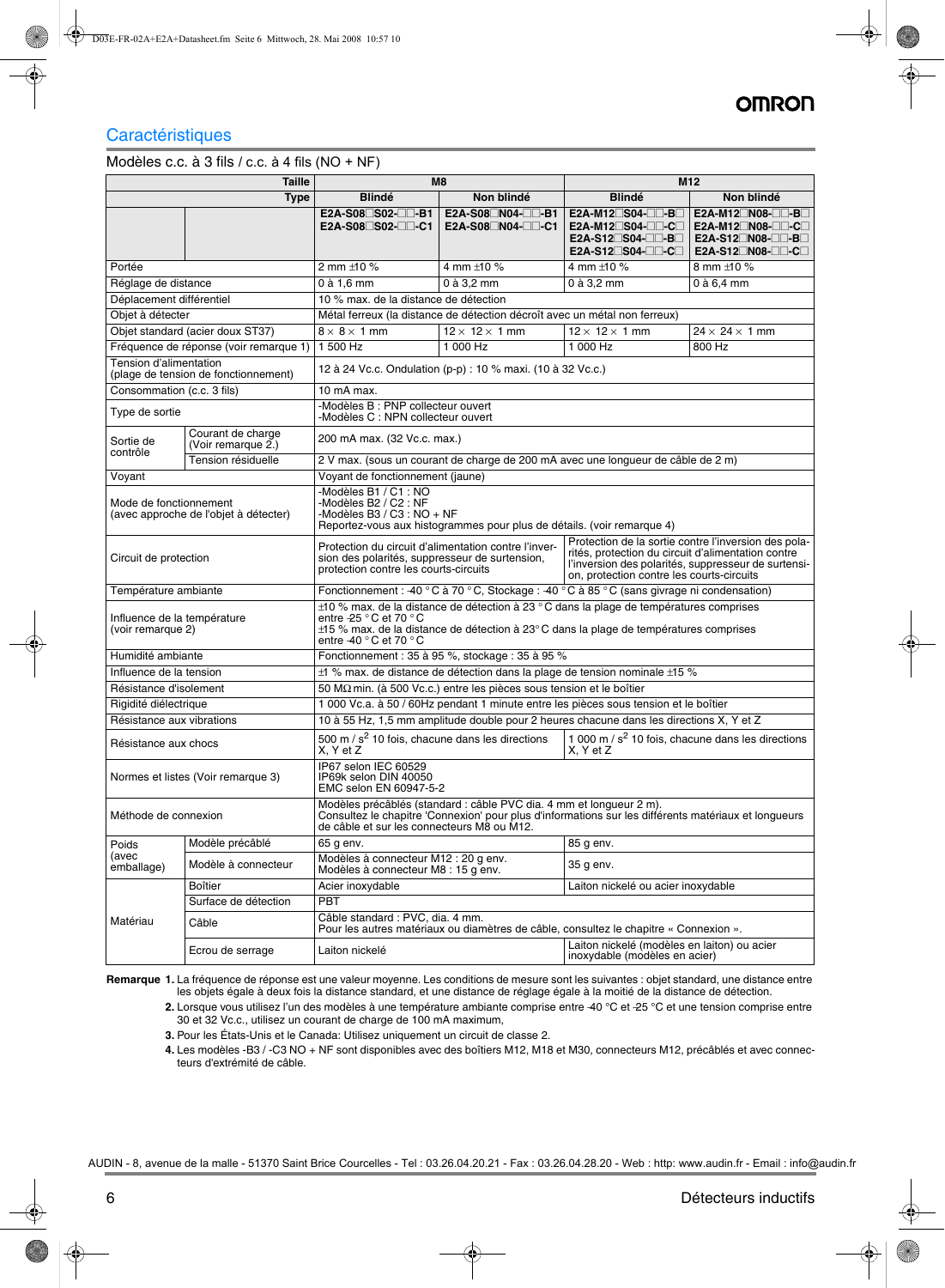## Modèles c.c. à 3 fils / c.c. à 4 fils (NO + NF)

|                                       | <b>Taille</b>                                       |                                                                                                                                                                                                                                        | M <sub>18</sub>                                                                                                        | <b>M30</b>                                                                       |                                                                                  |                                                                                  |  |  |  |
|---------------------------------------|-----------------------------------------------------|----------------------------------------------------------------------------------------------------------------------------------------------------------------------------------------------------------------------------------------|------------------------------------------------------------------------------------------------------------------------|----------------------------------------------------------------------------------|----------------------------------------------------------------------------------|----------------------------------------------------------------------------------|--|--|--|
|                                       | <b>Type</b>                                         | <b>Blindé</b>                                                                                                                                                                                                                          | Non blindé                                                                                                             | <b>Blindé</b>                                                                    | Non blindé                                                                       | Non blindé                                                                       |  |  |  |
|                                       |                                                     | E2A-M18□S08-□□-B□<br>E2A-M18 S08- D-C<br>E2A-S18□S08-□□-B□<br>E2A-S18□S08-□□-C□                                                                                                                                                        | E2A-M18□N16-□□-B□<br>E2A-M18□N16-□□-C□<br>E2A-S18□N16-□□-B□<br>E2A-S18□N16-□□-C□                                       | E2A-M30□S15-□□-B□<br>E2A-M30□S15-□□-C□<br>E2A-S30□S15-□□-B□<br>E2A-S30□S15-□□-C□ | E2A-M30KN20-□□-B□<br>E2A-M30KN20-□□-C□<br>E2A-S30KN20-□□-B□<br>E2A-S30KN20-□□-C□ | E2A-M30LN30-□□-B□<br>E2A-M30LN30-□□-C□<br>E2A-S30LN30-□□-B□<br>E2A-S30LN30-□□-C□ |  |  |  |
| Portée                                |                                                     | 8 mm ±10%                                                                                                                                                                                                                              | 16 mm ±10%                                                                                                             | 15 mm ±10%                                                                       | 20 mm ±10%                                                                       | 30 mm ±10%                                                                       |  |  |  |
|                                       | Réglage de distance                                 | $0$ à 6.4 mm                                                                                                                                                                                                                           | 0 à 12,8 mm                                                                                                            | 0 à 12 mm                                                                        | 0 à 16 mm                                                                        | 0 à 24 mm                                                                        |  |  |  |
|                                       | Déplacement différentiel                            | 10 % max, de la distance de détection                                                                                                                                                                                                  |                                                                                                                        |                                                                                  |                                                                                  |                                                                                  |  |  |  |
| Objet                                 |                                                     |                                                                                                                                                                                                                                        | Métal ferreux (la distance de détection décroît avec un métal non ferreux)                                             |                                                                                  |                                                                                  |                                                                                  |  |  |  |
| Obiet standard<br>(acier doux ST37)   |                                                     | $24 \times 24 \times 1$ mm                                                                                                                                                                                                             | $48 \times 48 \times 1$ mm                                                                                             | $45 \times 45 \times 1$ mm                                                       | $60 \times 60 \times 1$ mm                                                       | $90 \times 90 \times 1$ mm                                                       |  |  |  |
| (voir remarque 1)                     | Fréquence de réponse                                | 500 Hz                                                                                                                                                                                                                                 | 400 Hz                                                                                                                 | 250 Hz                                                                           | 100 Hz                                                                           | 100 Hz                                                                           |  |  |  |
| (plage de tension                     | Tension d'alimentation<br>de fonctionnement)        |                                                                                                                                                                                                                                        | 12 à 24 Vc.c. Ondulation (p-p) : 10 % max. (10 à 32 Vc.c.)                                                             |                                                                                  |                                                                                  |                                                                                  |  |  |  |
| Consommation<br>$(c.c. 3$ fils)       |                                                     | 10 mA max.                                                                                                                                                                                                                             |                                                                                                                        |                                                                                  |                                                                                  |                                                                                  |  |  |  |
| Type de sortie                        |                                                     | -Modèles B : PNP collecteur ouvert<br>-Modèles C : NPN collecteur ouvert                                                                                                                                                               |                                                                                                                        |                                                                                  |                                                                                  |                                                                                  |  |  |  |
| Sortie de<br>contrôle                 | Courant de charge<br>(voir remarque 2)              | 200 mA max. (32 Vc.c. max.)                                                                                                                                                                                                            |                                                                                                                        |                                                                                  |                                                                                  |                                                                                  |  |  |  |
|                                       | Tension résiduelle                                  | 2 V max. (sous un courant de charge de 200 mA avec une longueur de câble de 2 m)                                                                                                                                                       |                                                                                                                        |                                                                                  |                                                                                  |                                                                                  |  |  |  |
| Voyant                                |                                                     | Voyant de fonctionnement (jaune)                                                                                                                                                                                                       |                                                                                                                        |                                                                                  |                                                                                  |                                                                                  |  |  |  |
| à détecter)                           | Mode de fonctionnement<br>(avec approche de l'objet | -Modèles B1 / C1 : NO<br>-Modèles B2 / C2 : NF<br>-Modèles B3 / C3 : NO + NF<br>Reportez-vous aux histogrammes pour plus de détails.                                                                                                   |                                                                                                                        |                                                                                  |                                                                                  |                                                                                  |  |  |  |
|                                       | Circuit de protection                               | Protection de la sortie contre l'inversion des polarités, protection du circuit d'alimentation contre<br>l'inversion des polarités, suppresseur de surtension, protection contre les courts-circuits                                   |                                                                                                                        |                                                                                  |                                                                                  |                                                                                  |  |  |  |
|                                       | Température ambiante                                | Fonctionnement : -40 °C à 70 °C, Stockage : -40 °C à 85 °C (sans givrage ni condensation)                                                                                                                                              |                                                                                                                        |                                                                                  |                                                                                  |                                                                                  |  |  |  |
| (voir remarque 2)                     | Influence de la température                         | $\pm$ 10 % max. de la distance de détection à 23 °C dans la plage de températures comprises entre -25 °C et 70 °C<br>$\pm$ 15 % max. de la distance de détection à 23 °C dans la plage de températures comprises entre -40 °C et 70 °C |                                                                                                                        |                                                                                  |                                                                                  |                                                                                  |  |  |  |
|                                       | Humidité ambiante                                   | Fonctionnement: 35 à 95 %, stockage: 35 à 95 %                                                                                                                                                                                         |                                                                                                                        |                                                                                  |                                                                                  |                                                                                  |  |  |  |
|                                       | Influence de la tension                             | ±1 % max. de distance de détection dans une plage de tension nominale à ±15 %                                                                                                                                                          |                                                                                                                        |                                                                                  |                                                                                  |                                                                                  |  |  |  |
|                                       | Résistance d'isolement                              | 50 M $\Omega$ min. (à 500 Vc.c.) entre les pièces sous tension et le boîtier                                                                                                                                                           |                                                                                                                        |                                                                                  |                                                                                  |                                                                                  |  |  |  |
|                                       | Rigidité diélectrique                               | 1 000 Vc.a. à 50 / 60Hz pendant 1 minute entre les pièces sous tension et le boîtier                                                                                                                                                   |                                                                                                                        |                                                                                  |                                                                                  |                                                                                  |  |  |  |
|                                       | Résistance aux vibrations                           | 10 à 55 Hz, 1,5 mm amplitude double pour 2 heures chacune dans les directions X, Y et Z                                                                                                                                                |                                                                                                                        |                                                                                  |                                                                                  |                                                                                  |  |  |  |
|                                       | Résistance aux chocs                                | 1 000 m / s <sup>2</sup> 10 fois, chacune dans les directions X, Y et Z                                                                                                                                                                |                                                                                                                        |                                                                                  |                                                                                  |                                                                                  |  |  |  |
| Normes et listes<br>(Voir remarque 3) |                                                     | IP67 selon IEC 60529<br>IP69k selon DIN 40050<br>EMC selon EN 60947-5-2                                                                                                                                                                |                                                                                                                        |                                                                                  |                                                                                  |                                                                                  |  |  |  |
| Méthode de connexion                  |                                                     | Modèles précâblés (standard : câble PVC dia. 4 mm et longueur 2 m).<br>Consultez le chapitre « Connexion » pour plus d'informations sur les différents matériaux et longueurs de câble et sur<br>les connecteurs M8 ou M12.            |                                                                                                                        |                                                                                  |                                                                                  |                                                                                  |  |  |  |
| Poids                                 | Modèle précâblé                                     | 160 g env.                                                                                                                                                                                                                             |                                                                                                                        | 280 g env.                                                                       | 280 g env.                                                                       | 370 g env.                                                                       |  |  |  |
| (avec<br>embal-<br>lage)              | Modèle<br>à connecteur                              | 70 g env.                                                                                                                                                                                                                              |                                                                                                                        | 200 g env.                                                                       | 200 g env.                                                                       | 260 g env.                                                                       |  |  |  |
|                                       | Boîtier                                             | Laiton nickelé ou acier inoxydable                                                                                                                                                                                                     |                                                                                                                        |                                                                                  |                                                                                  |                                                                                  |  |  |  |
| Matériau                              | Surface<br>de détection                             | <b>PBT</b>                                                                                                                                                                                                                             |                                                                                                                        |                                                                                  |                                                                                  |                                                                                  |  |  |  |
|                                       | Câble                                               |                                                                                                                                                                                                                                        | Câble standard : PVC, dia. 4 mm. Pour les autres matériaux ou diamètres de câble, consultez le chapitre « Connexion ». |                                                                                  |                                                                                  |                                                                                  |  |  |  |
|                                       | Ecrou de serrage                                    |                                                                                                                                                                                                                                        | Laiton nickelé (modèles en laiton) ou acier inoxydable (modèles en acier)                                              |                                                                                  |                                                                                  |                                                                                  |  |  |  |

Remarque 1. La fréquence de réponse est une valeur moyenne. Les conditions de mesure sont les suivantes : objet standard, une distance entre les objets égale à deux fois la distance standard, et une distance de réglage égale à la moitié de la distance de détection.

**2.** Lorsque vous utilisez l'un des modèles à une température ambiante comprise entre −40 et −25 °C et une tension comprise entre 30 et 32 Vc.c., utilisez un courant de charge de 100 mA maximum.

**3.** Pour les États-Unis et le Canada: Utilisez uniquement un circuit de classe 2.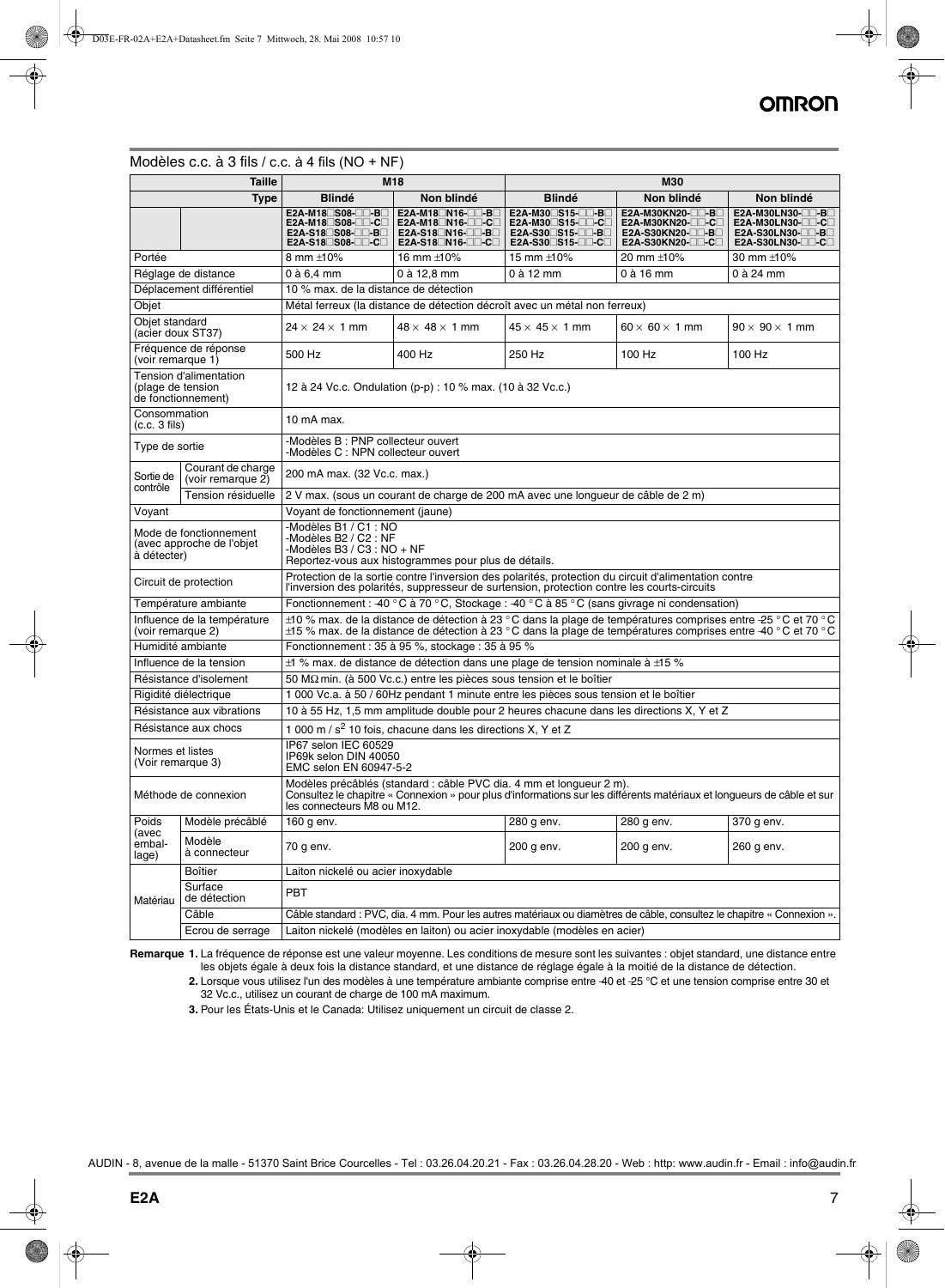### Modèles c.c. à 2 fils

|                             | <b>Taille</b>                             | M <sub>8</sub><br>M <sub>12</sub>                                                                                                                                                                                                              |                                                                                                                           |                                                                              |                                  |  |  |  |  |
|-----------------------------|-------------------------------------------|------------------------------------------------------------------------------------------------------------------------------------------------------------------------------------------------------------------------------------------------|---------------------------------------------------------------------------------------------------------------------------|------------------------------------------------------------------------------|----------------------------------|--|--|--|--|
|                             | <b>Type</b>                               | <b>Blindé</b>                                                                                                                                                                                                                                  | Non blindé                                                                                                                | <b>Blindé</b>                                                                | Non blindé                       |  |  |  |  |
|                             |                                           | E2A-S08□S02-D□                                                                                                                                                                                                                                 | E2A-S08□N04-D□                                                                                                            | E2A-M12□S04-D□<br>E2A-S12□S04-D□                                             | E2A-M12□N08-D□<br>E2A-S12□N08-D□ |  |  |  |  |
| Portée                      |                                           | 2 mm $\pm$ 10 %                                                                                                                                                                                                                                | 4 mm ±10 %                                                                                                                | 4 mm ±10 %                                                                   | 8 mm ±10 %                       |  |  |  |  |
| Réglage de distance         |                                           | 0 à 1,6 mm                                                                                                                                                                                                                                     | 0 à 3,2 mm                                                                                                                | 0 à 3,2 mm                                                                   | 0 à 6,4 mm                       |  |  |  |  |
| Déplacement différentiel    |                                           | 10 % max, de la distance de détection                                                                                                                                                                                                          |                                                                                                                           |                                                                              |                                  |  |  |  |  |
| Objet                       |                                           | Métal ferreux (la distance de détection décroît avec un métal non ferreux)                                                                                                                                                                     |                                                                                                                           |                                                                              |                                  |  |  |  |  |
| Objet standard              |                                           | $8 \times 8 \times 1$ mm                                                                                                                                                                                                                       | $12 \times 12 \times 1$ mm                                                                                                | $12 \times 12 \times 1$ mm                                                   | $24 \times 24 \times 1$ mm       |  |  |  |  |
|                             | Fréquence de réponse (voir remarque 1)    | 1 500 Hz                                                                                                                                                                                                                                       | 1 000 Hz                                                                                                                  | 1 000 Hz                                                                     | 800 Hz                           |  |  |  |  |
| Tension d'alimentation      | (plage de tension de fonctionnement)      | 12 à 24 Vc.c. Ondulation (p-p) : 10 % max.<br>(10 à 32 Vc.c.)                                                                                                                                                                                  |                                                                                                                           |                                                                              |                                  |  |  |  |  |
| Courant de fuite            |                                           | 0,8 mA max.                                                                                                                                                                                                                                    |                                                                                                                           |                                                                              |                                  |  |  |  |  |
| Type de sortie              |                                           | c.c. à 2 fils                                                                                                                                                                                                                                  |                                                                                                                           |                                                                              |                                  |  |  |  |  |
| Sortie de<br>contrôle       | Courant de charge<br>(voir remarque $2$ ) | 3 à 100 mA                                                                                                                                                                                                                                     |                                                                                                                           |                                                                              |                                  |  |  |  |  |
|                             | Tension résiduelle                        |                                                                                                                                                                                                                                                | 3 V max. (sous un courant de charge de 100 mA avec une longueur de câble de 2 m)                                          |                                                                              |                                  |  |  |  |  |
| Voyant (voir l'histogramme) |                                           |                                                                                                                                                                                                                                                | Modèles NO : Voyant de fonctionnement (jaune), voyant de réglage (rouge)<br>Modèles NF : voyant de fonctionnement (jaune) |                                                                              |                                  |  |  |  |  |
| Mode de fonctionnement      |                                           | Modèles -D1 : NO<br>Modèles -D2 : NF                                                                                                                                                                                                           |                                                                                                                           |                                                                              |                                  |  |  |  |  |
| Circuit de protection       |                                           | Suppresseur de surtension, protection contre les courts-circuits                                                                                                                                                                               |                                                                                                                           |                                                                              |                                  |  |  |  |  |
| Température ambiante        |                                           | Fonctionnement : -40 °C à 70 °C, Stockage : -40 °C à 85 °C (sans givrage ni condensation)                                                                                                                                                      |                                                                                                                           |                                                                              |                                  |  |  |  |  |
| Influence de la température |                                           | $\pm$ 10 % max. de la distance de détection à 23 °C dans la plage de températures comprises<br>entre $-25$ °C et 70 °C<br>$\pm$ 15 % max. de la distance de détection à 23 °C dans la plage de températures comprises<br>entre -40 °C et 70 °C |                                                                                                                           |                                                                              |                                  |  |  |  |  |
| Humidité ambiante           |                                           | Fonctionnement: 35 à 95 %, stockage: 35 à 95 %                                                                                                                                                                                                 |                                                                                                                           |                                                                              |                                  |  |  |  |  |
| Influence de la tension     |                                           | ±1 % max. de distance de détection dans la plage de tension nominale ±15 %                                                                                                                                                                     |                                                                                                                           |                                                                              |                                  |  |  |  |  |
| Résistance d'isolement      |                                           | 50 MΩ min. (à 500 Vc.c.) entre les pièces sous tension et le boîtier                                                                                                                                                                           |                                                                                                                           |                                                                              |                                  |  |  |  |  |
| Rigidité diélectrique       |                                           | 1 000 Vc.a. à 50 / 60 Hz pendant 1 minute entre les pièces sous tension et le boîtier                                                                                                                                                          |                                                                                                                           |                                                                              |                                  |  |  |  |  |
| Résistance aux vibrations   |                                           | 10 à 55 Hz, 1,5 mm amplitude double pour 2 heures chacune dans les directions X, Y et Z                                                                                                                                                        |                                                                                                                           |                                                                              |                                  |  |  |  |  |
| Résistance aux chocs        |                                           | 500 m / $s^2$ 10 fois, chacune dans les directions<br>1 000 m / $s^2$ 10 fois, chacune dans les directions<br>X. Y et Z<br>X. Y et Z                                                                                                           |                                                                                                                           |                                                                              |                                  |  |  |  |  |
|                             | Normes et listes (Voir remarque 3)        | IP67 selon IEC 60529<br>IP69k selon DIN 40050<br>EMC selon EN 60947-5-2                                                                                                                                                                        |                                                                                                                           |                                                                              |                                  |  |  |  |  |
| Méthode de connexion        |                                           | Modèles précâblés (standard : câble PVC dia. 4 mm et longueur 2 m).<br>Consultez le chapitre 'Connexion' pour plus d'informations sur les différents matériaux et longueurs<br>de câble et sur les connecteurs M8 ou M12.                      |                                                                                                                           |                                                                              |                                  |  |  |  |  |
| Poids                       | Modèle précâblé                           | 65 g env.                                                                                                                                                                                                                                      |                                                                                                                           | 85 g env.                                                                    |                                  |  |  |  |  |
| (avec embal-<br>lage)       | Modèle à connecteur                       | Modèles à connecteur M12 : 20 g env.<br>35 g env.<br>Modèles à connecteur M8 : 15 g env.                                                                                                                                                       |                                                                                                                           |                                                                              |                                  |  |  |  |  |
|                             | <b>Boîtier</b>                            | Acier inoxydable                                                                                                                                                                                                                               |                                                                                                                           | Laiton nickelé ou acier inoxydable                                           |                                  |  |  |  |  |
|                             | Surface de détection                      | PBT                                                                                                                                                                                                                                            |                                                                                                                           |                                                                              |                                  |  |  |  |  |
| Matériau                    | Câble                                     | Câble standard : PVC, dia. 4 mm.                                                                                                                                                                                                               | Pour les autres matériaux ou diamètres de câble, consultez le chapitre « Connexion ».                                     |                                                                              |                                  |  |  |  |  |
|                             | Ecrou de serrage                          | Laiton nickelé                                                                                                                                                                                                                                 |                                                                                                                           | Laiton nickelé (modèles en laiton) ou acier<br>inoxydable (modèles en acier) |                                  |  |  |  |  |

Remarque 1. La fréquence de réponse est une valeur moyenne. Les conditions de mesure sont les suivantes : objet standard, une distance entre les objets égale à deux fois la distance standard, et une distance de réglage égale à la moitié de la distance de détection.

**2.** Lorsque vous utilisez l'un des modèles à une température ambiante comprise entre −40 et −25 °C et une tension comprise entre 30 et 32 Vc.c., utilisez un courant de charge de 50 mA maximum.

**3.** Pour les États-Unis et le Canada: Utilisez uniquement un circuit de classe 2.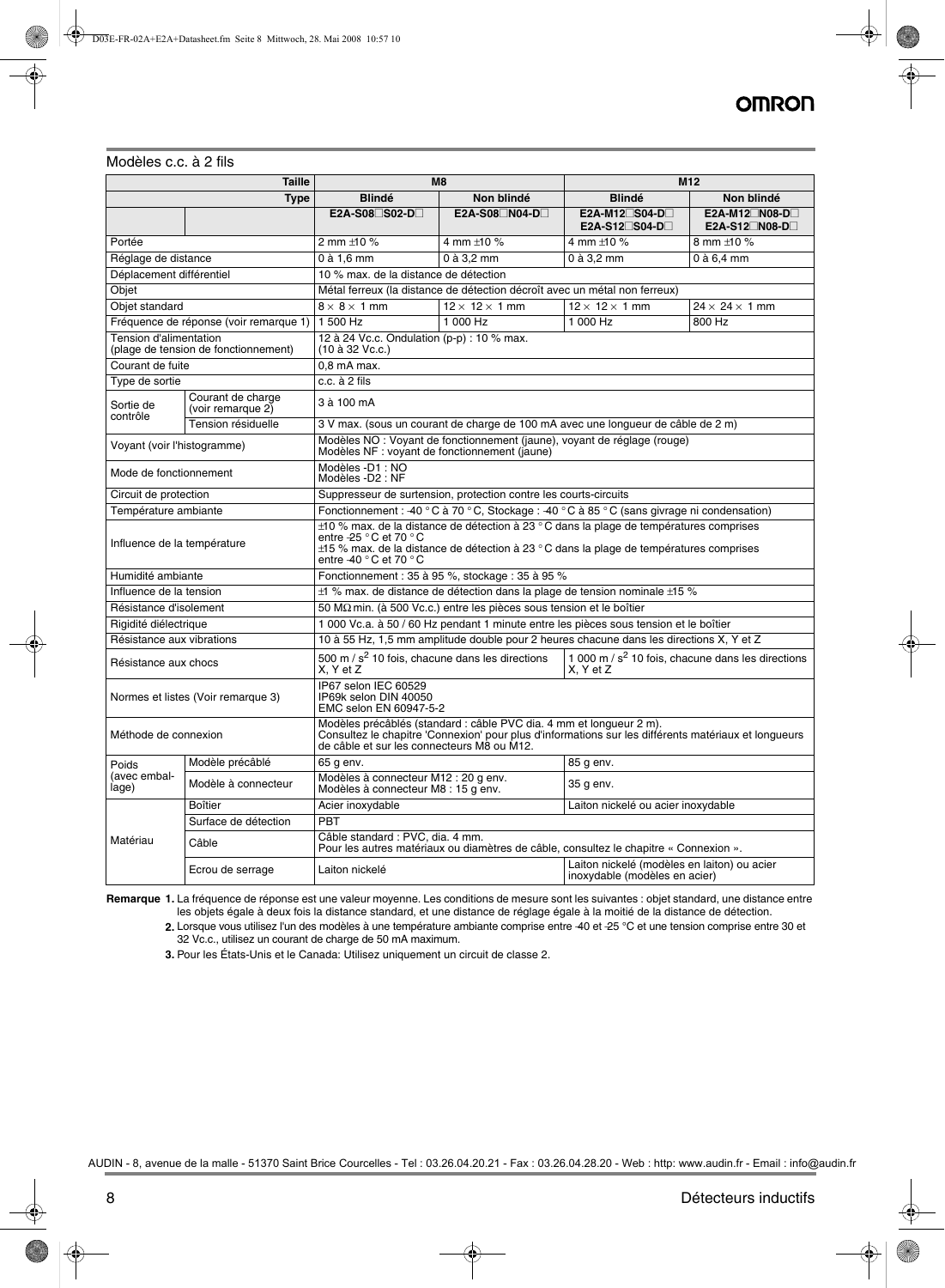### Modèles c.c. à 2 fils

|                                    | <b>Taille</b>                                 | M18                                                                                                                                                                                                                                                       |                                                | M30                                                                                       |                                                                             |  |  |
|------------------------------------|-----------------------------------------------|-----------------------------------------------------------------------------------------------------------------------------------------------------------------------------------------------------------------------------------------------------------|------------------------------------------------|-------------------------------------------------------------------------------------------|-----------------------------------------------------------------------------|--|--|
| <b>Type</b>                        |                                               | <b>Blindé</b>                                                                                                                                                                                                                                             | Non blindé                                     | <b>Blindé</b>                                                                             | Non blindé                                                                  |  |  |
|                                    |                                               | E2A-M18□S08-D□<br>E2A-S18□S08-D□                                                                                                                                                                                                                          | E2A-M18□N16-D□<br>E2A-S18□N16-D□               | E2A-M30□S15-D□<br>E2A-S30□S15-D□                                                          | E2A-M30□N30-D□<br>E2A-M30□N20-D□<br>E2A-S30□N30-D□<br>E2A-S30□N20-D□        |  |  |
| Portée                             |                                               | 8 mm ±10%                                                                                                                                                                                                                                                 | 16 mm ±10%                                     | 15 mm ±10%                                                                                | Corps court : 20 m ±10 %<br>Corps long: $30 \text{ m} \pm 10 \%$            |  |  |
| Réglage de distance                |                                               | $0$ à $6.4$ mm                                                                                                                                                                                                                                            | 0 à 12,8 mm                                    | 0 à 12 mm                                                                                 | Corps court : 0 à 16 mm<br>Corps long : 0 à 24 mm                           |  |  |
| Déplacement différentiel           |                                               | 10 % max. de la distance de détection                                                                                                                                                                                                                     |                                                |                                                                                           |                                                                             |  |  |
| Objet                              |                                               | Métal ferreux (la distance de détection décroît avec un métal non ferreux)                                                                                                                                                                                |                                                |                                                                                           |                                                                             |  |  |
| Objet standard                     |                                               | 24 x 24 x 1 mm                                                                                                                                                                                                                                            | 48 x 48 x 1 mm                                 | 45 x 45 x 1 mm                                                                            | Corps court:<br>60 x 60 x 1 mm<br>Corps long:<br>$90 \times 90 \times 1$ mm |  |  |
|                                    | Fréquence de réponse (voir remarque 1) 500 Hz |                                                                                                                                                                                                                                                           | 400 Hz                                         | 250 Hz                                                                                    | 100 Hz                                                                      |  |  |
| Tension d'alimentation             | (plage de tension de fonctionnement)          | 12 à 24 Vc.c. Ondulation (p-p) : 10 % max.<br>(10 à 32 Vc.c.)                                                                                                                                                                                             |                                                |                                                                                           |                                                                             |  |  |
| Courant de fuite                   |                                               | $0.8$ mA max.                                                                                                                                                                                                                                             |                                                |                                                                                           |                                                                             |  |  |
| Type de sortie                     |                                               | c.c. à 2 fils                                                                                                                                                                                                                                             |                                                |                                                                                           |                                                                             |  |  |
| Sortie de<br>contrôle              | Courant de charge<br>(voir remarque 2)        | 3 à 100 mA                                                                                                                                                                                                                                                |                                                |                                                                                           |                                                                             |  |  |
|                                    | Tension résiduelle                            | 3 V max. (sous un courant de charge de 100 mA avec une longueur de câble de 2 m)                                                                                                                                                                          |                                                |                                                                                           |                                                                             |  |  |
| Voyant (voir l'histogramme)        |                                               | Modèles NO : voyant de fonctionnement (jaune), voyant de réglage (rouge)<br>Modèles NF : voyant de fonctionnement (jaune)                                                                                                                                 |                                                |                                                                                           |                                                                             |  |  |
| Mode de fonctionnement             |                                               | Modèles -D1 : NO<br>Modèles -D2 : NF                                                                                                                                                                                                                      |                                                |                                                                                           |                                                                             |  |  |
| Circuit de protection              |                                               | Suppresseur de surtension, protection contre les courts-circuits                                                                                                                                                                                          |                                                |                                                                                           |                                                                             |  |  |
| Température ambiante               |                                               |                                                                                                                                                                                                                                                           |                                                | Fonctionnement : -40 °C à 70 °C, Stockage : -40 °C à 85 °C (sans givrage ni condensation) |                                                                             |  |  |
| Influence de la température        |                                               | ±10 % max. de la distance de détection à 23 °C dans la plage de températures comprises<br>entre -25 $\degree$ C et 70 $\degree$ C<br>$\pm$ 15 % max. de la distance de détection à 23 °C dans la plage de températures comprises<br>entre -40 °C et 70 °C |                                                |                                                                                           |                                                                             |  |  |
| Humidité ambiante                  |                                               |                                                                                                                                                                                                                                                           | Fonctionnement: 35 à 95 %, stockage: 35 à 95 % |                                                                                           |                                                                             |  |  |
| Influence de la tension            |                                               |                                                                                                                                                                                                                                                           |                                                | ±1 % max. de distance de détection dans une plage de tension nominale à ±15 %             |                                                                             |  |  |
| Résistance d'isolement             |                                               | 50 MΩ min. (à 500 Vc.c.) entre les pièces sous tension et le boîtier                                                                                                                                                                                      |                                                |                                                                                           |                                                                             |  |  |
| Rigidité diélectrique              |                                               | 1 000 Vc.a. à 50 / 60 Hz pendant 1 minute entre les pièces sous tension et le boîtier                                                                                                                                                                     |                                                |                                                                                           |                                                                             |  |  |
| Résistance aux vibrations          |                                               | 10 à 55 Hz, 1,5 mm amplitude double pour 2 heures chacune dans les directions X, Y et Z                                                                                                                                                                   |                                                |                                                                                           |                                                                             |  |  |
| Résistance aux chocs               |                                               | 500 m / s <sup>2</sup> 10 fois, chacune dans les directions X, Y et Z                                                                                                                                                                                     |                                                |                                                                                           |                                                                             |  |  |
| Normes et listes (Voir remarque 3) |                                               | IP67 selon IEC 60529<br>IP69k selon DIN 40050<br>EMC selon EN 60947-5-2                                                                                                                                                                                   |                                                |                                                                                           |                                                                             |  |  |
| Méthode de connexion               |                                               | Modèles précâblés (standard : câble PVC dia. 4 mm et longueur 2 m).<br>Consultez le chapitre 'Connexion' pour plus d'informations sur les différents matériaux et longueurs<br>de câble et sur les connecteurs M8 ou M12.                                 |                                                |                                                                                           |                                                                             |  |  |
| Poids<br>(avec                     | Modèle précâblé                               | 160 g env.                                                                                                                                                                                                                                                |                                                | 280 g env.                                                                                | Corps court:<br>280 g<br>Corps long:<br>370 g                               |  |  |
| emballage)                         | Modèle à connecteur                           | 70 g env.                                                                                                                                                                                                                                                 |                                                | 200 g env.                                                                                | Corps court :<br>200 g<br>Corps long:<br>260 g                              |  |  |
|                                    | Boîtier                                       | Laiton nickelé ou acier inoxydable                                                                                                                                                                                                                        |                                                |                                                                                           |                                                                             |  |  |
|                                    | Surface de détection                          | <b>PBT</b>                                                                                                                                                                                                                                                |                                                |                                                                                           |                                                                             |  |  |
| Matériau                           | Câble                                         | Câble standard : PVC, dia. 4 mm.<br>Pour les autres matériaux ou diamètres de câble, consultez le chapitre 'Connexion'.                                                                                                                                   |                                                |                                                                                           |                                                                             |  |  |
|                                    | Ecrou de serrage                              | Laiton nickelé (modèles en laiton) ou acier inoxydable (modèles en acier)                                                                                                                                                                                 |                                                |                                                                                           |                                                                             |  |  |

Remarque 1. La fréquence de réponse est une valeur moyenne. Les conditions de mesure sont les suivantes : objet standard, une distance entre les objets égale à deux fois la distance standard, et une distance de réglage égale à la moitié de la distance de détection.

**2.** Lorsque vous utilisez l'un des modèles à une température ambiante comprise entre –40 et –25 °C et une tension comprise entre 30 et 32 Vc.c., utilisez un courant de charge de 50 mA maximum.

**3.** Pour les États-Unis et le Canada: Utilisez uniquement un circuit de classe 2.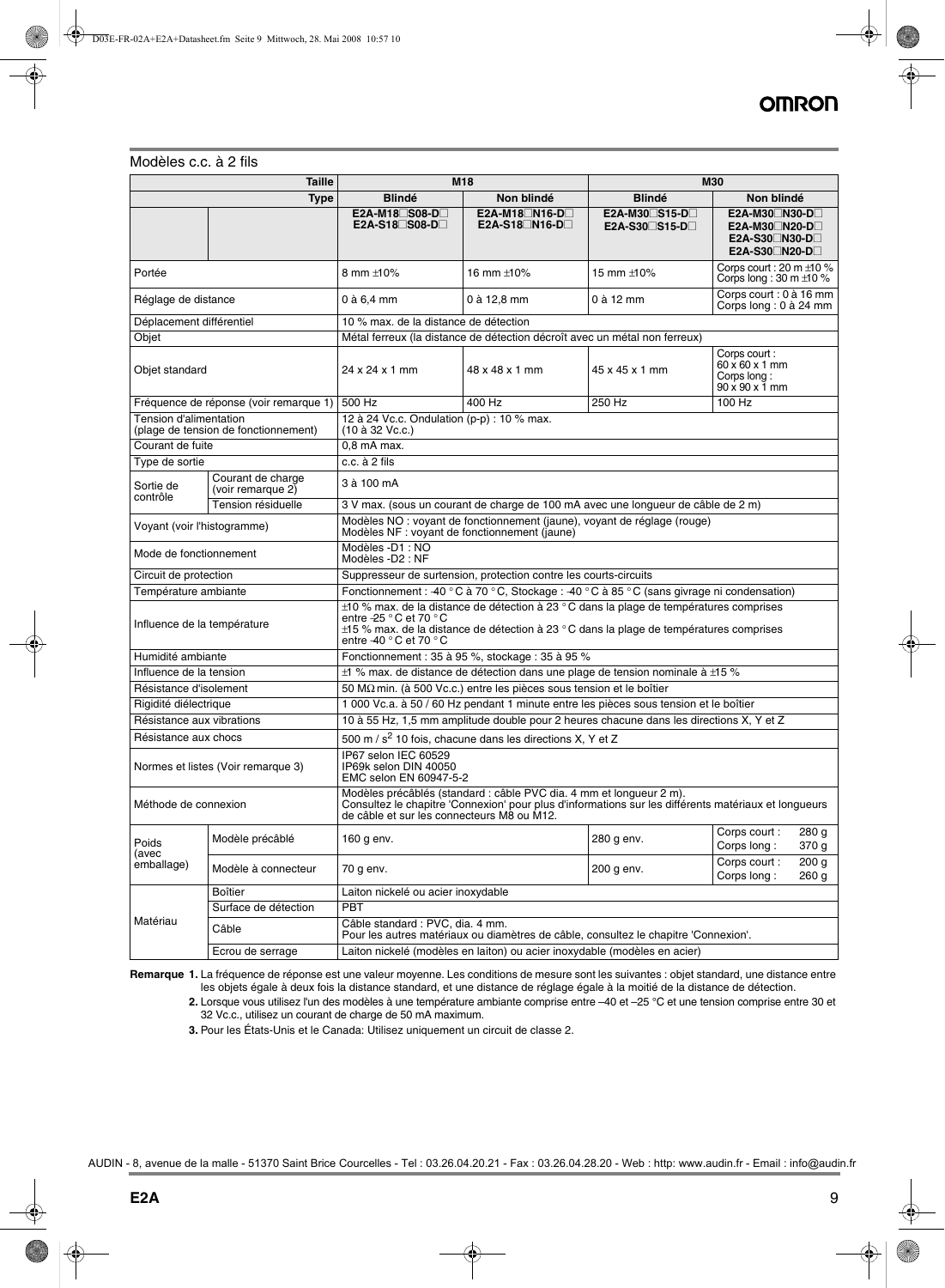## Données techniques

### Plage de fonctionnement (type)



Distance de détection X (mm)

Distance de détection X (mm)



E2A-M30LN30



### Influence des matériaux et de la taille des objets à détecter Modèles blindés

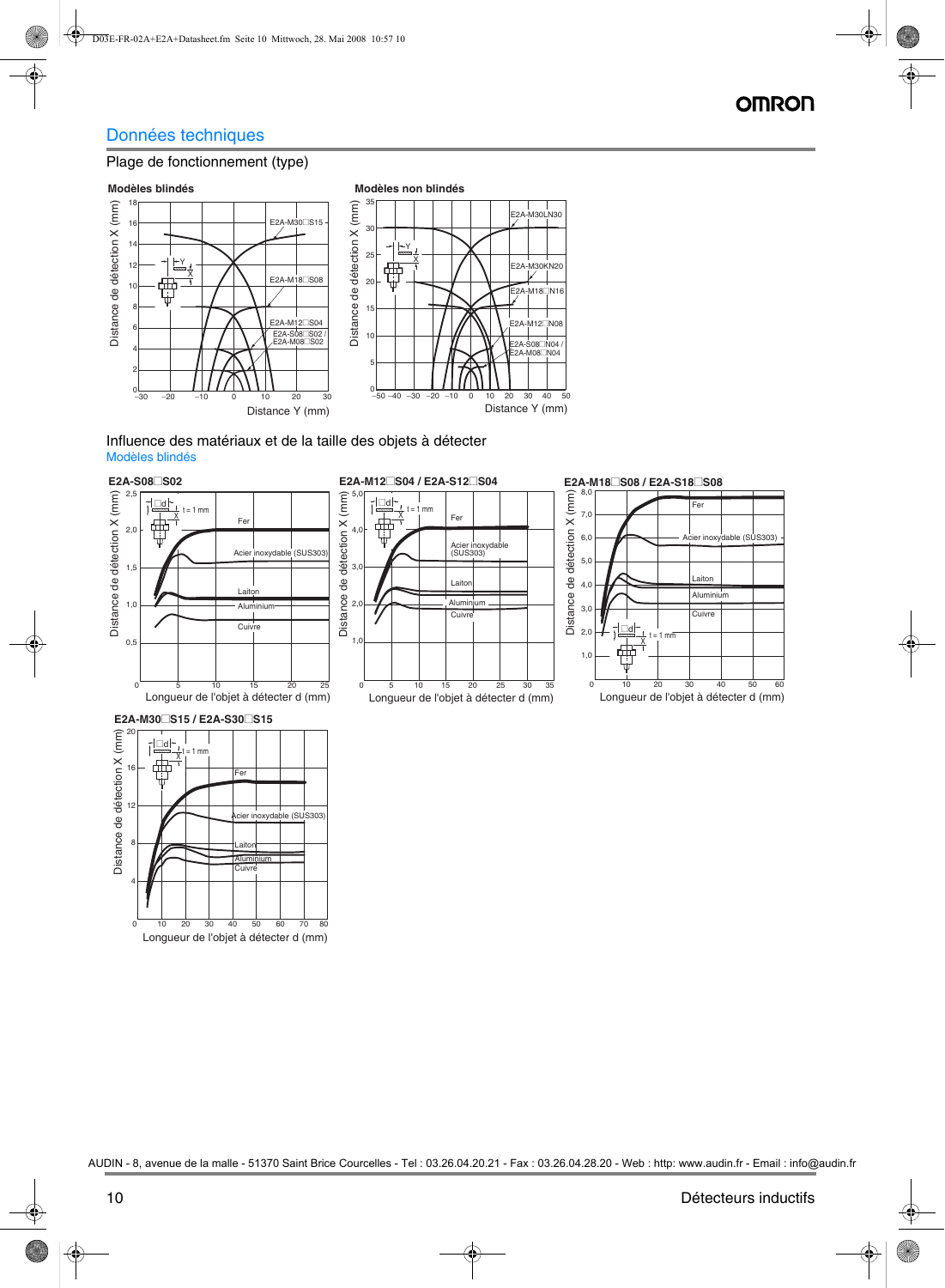### Modèles non blindés





#### **E2A-M30KN20 / E2A-S30KN20**





Longueur de l'objet à détecter d (mm)

#### **E2A-M30LN30 / E2A-S30LN30** 35 Distance de détection X (mm) Distance de détection X (mm)  $\underbrace{\Box d \vdash}_{\bot \quad X}^{\bot} \underbrace{t = 1 \text{ mm}}$ Fer 30 ╓┽╫ 25 Acier inoxydable (SUS303) 20 Laiton 15 Aluminium **Cuivre** 10 5 0 20 40 60 80 100 Longueur de l'objet à détecter d (mm)

#### **E2A-M18**@**N16 / E2A-S18**@N16



Longueur de l'objet à détecter d (mm)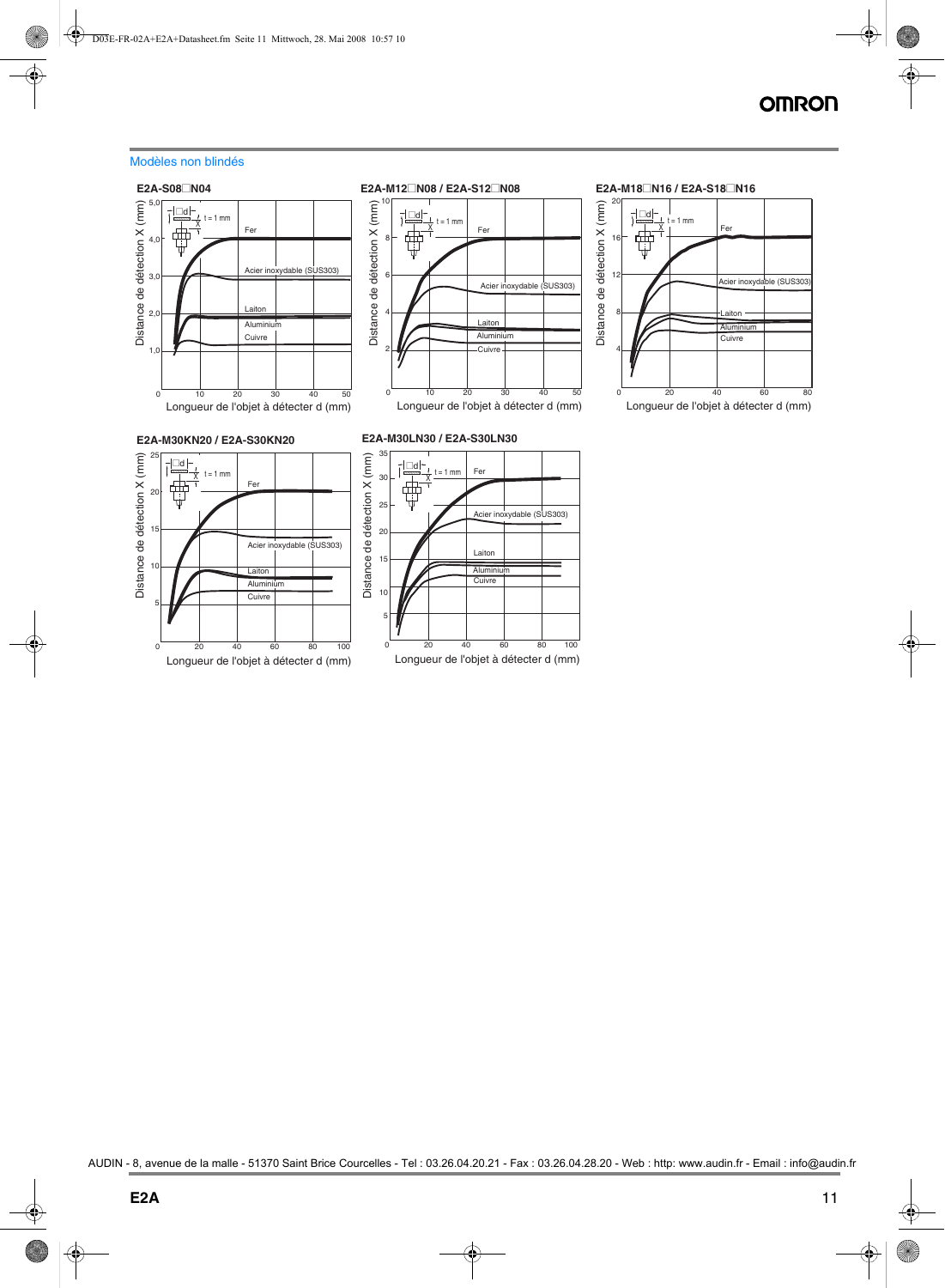## Fonctionnement

### Modèles c.c. à 3 fils Sortie PNP

| Mode de<br>fonctionnement | Modèle                | Histogramme                                                                                                                                                                                                                                                           | Circuit de sortie                                                                                                                                                                                                                                                                                                                                                                                                                                                                                                                                                                                                                                                                                                                                     |  |
|---------------------------|-----------------------|-----------------------------------------------------------------------------------------------------------------------------------------------------------------------------------------------------------------------------------------------------------------------|-------------------------------------------------------------------------------------------------------------------------------------------------------------------------------------------------------------------------------------------------------------------------------------------------------------------------------------------------------------------------------------------------------------------------------------------------------------------------------------------------------------------------------------------------------------------------------------------------------------------------------------------------------------------------------------------------------------------------------------------------------|--|
| <b>NO</b>                 | $E2A$ - $\Box$ - $B1$ | Zone de non-détection<br>Zone de détection<br>Détecteur de<br>proximité<br><b>THE</b><br>Objet<br>à détecter<br>o<br>Traditection<br>Traditection<br>(% )<br>0<br>ON<br>Voyant jaune<br>OFF<br>ON<br>Sortie de contrôle<br><b>OFF</b>                                 | Marron $\bigcirc$<br>$+V$<br>Circuits<br>$\circledcirc$<br>Noir<br>principaux<br>du détecteu<br>de proximité<br>(voir remarque 1)<br>Charge<br>Bleu $\circled{3}$<br>0V<br>Remarque 1 : Les modèles à connecteur M8 n'ont pas de diode<br>de protection contre l'inversion des polarités de sortie.<br>Disposition<br>Disposition<br>des broches du<br>Disposition<br>des broches du<br>des broches du<br>connecteur M12<br>connecteur M8<br>connecteur M8<br>(voir remarque 2)<br>(3 broches)<br>(4 broches)<br>(voir remarque 2)<br>٨<br>➀<br>$\circledcirc$<br>☺<br>➀<br>➁<br>⊕<br>➀<br>(3)<br>☺<br>Remarque 2 : La broche 2 des connecteurs M12 et M8 n'est pas utilisée.                                                                         |  |
| <b>NF</b>                 | E2A-□-□-B2            | Zone de non-détection<br>Zone de détection<br>Détecteur de<br>proximité<br>l<br>I<br>Objet<br>à détecter<br>o<br>Tradition<br>Tradition<br>Tradition<br>(%)<br>$\pmb{0}$<br>ှန္တ<br>ON<br>Voyant jaune<br>OFF<br>ON<br>OFF Sortie de contrôle                         | Marron $\bigcirc$<br>+٧<br>$Noir$ $\odot$<br>Circuits<br>(connecteur M8 : $(4)$ )<br>principaux<br>du détecteu<br>(voir remarque 1)<br>de proximité<br>Charge<br>Bleu $\left(3\right)$<br>0 <sub>V</sub><br>Remarque 1 : Les modèles à connecteur M8 n'ont pas de diode<br>de protection contre l'inversion des polarités de sortie.<br>Disposition<br>Disposition<br>Disposition<br>des broches du<br>des broches du<br>des broches du<br>connecteur M8<br>connecteur M8<br>connecteur M12<br>(3 broches)<br>(4 broches)<br>(voir remarque 2)<br>(voir remarque 2)<br>$^\copyright$<br>. .<br>$\circledcirc$<br>☺<br>(1)<br>$^{\circledR}$<br>☺<br>⊕<br>$\circled{3}$<br>☺<br>Remarque 2 : La broche 4 des connecteurs M12 et M8 n'est pas utilisée. |  |
| $NO + NF$                 | E2A-□-□-B3            | Zone de non-détection<br>Zone de détection<br>Détecteur de<br>proximité<br>71<br>и<br>Objet<br>à détecter<br>100<br>(%)<br>$\mathbf 0$<br>- Distance de<br>- détection<br>- nominale<br>ON<br>Voyant jaune<br>OFF<br>ON<br>Sortie NO<br>OFF<br>ON<br>Sortie NF<br>OFF | Marron $(1)$<br>$+V$<br>Circuits<br>Noir 4 Sortie NO<br>principaux<br>du détecteur<br>de proximité<br>Charge<br>Blanc $(2)$<br>Sortie NF<br>Charge<br>Bleu $\circledS$<br>0 V<br>Disposition des broches<br>du connecteur M12<br>$\odot$<br>➁<br>④<br>$^{\circledR}$                                                                                                                                                                                                                                                                                                                                                                                                                                                                                  |  |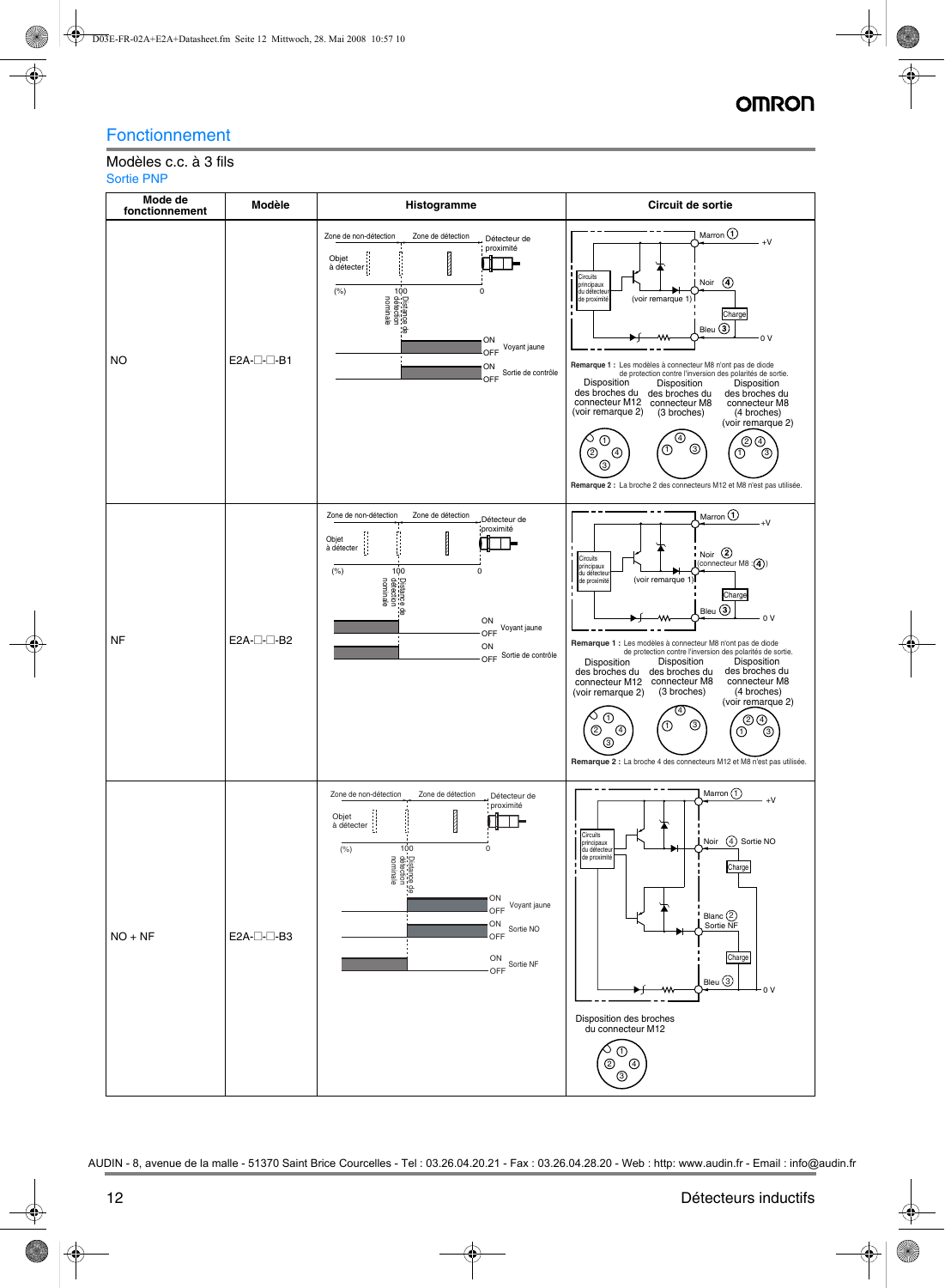### Modèles c.c. à 3 fils Sortie NPN

| Mode de<br>fonctionnement | Modèle                   | Histogramme                                                                                                                                                                                                                              | Circuit de sortie                                                                                                                                                                                                                                                                                                                                                                                                                                                                                                                                                                                                                                                                                                                                                           |
|---------------------------|--------------------------|------------------------------------------------------------------------------------------------------------------------------------------------------------------------------------------------------------------------------------------|-----------------------------------------------------------------------------------------------------------------------------------------------------------------------------------------------------------------------------------------------------------------------------------------------------------------------------------------------------------------------------------------------------------------------------------------------------------------------------------------------------------------------------------------------------------------------------------------------------------------------------------------------------------------------------------------------------------------------------------------------------------------------------|
| <b>NO</b>                 | $E2A - \Box - \Box - C1$ | Zone de non-détection<br>Zone de détection<br>Détecteur de<br>proximité<br>Objet<br>à détecter<br>j<br>e<br>Pistance de<br>(%)<br>$\Omega$<br>nominale<br>ON<br>Voyant jaune<br>OFF<br>ON<br>Sortie de contrôle<br>OFF                   | $Marron$ $\odot$<br>$+V$<br>Charge<br>Circuits<br>(voir remarque $1)$ Noir<br>$\circled{4}$<br>principaux<br>du détecteur<br>de proximité<br>$B$ leu $\circled{3}$<br>0 V<br>Remarque 1 : Les modèles à connecteur M8 n'ont pas de diode<br>de protection contre l'inversion des polarités de sortie.<br>Disposition<br>Disposition<br>Disposition<br>des broches du<br>des broches du<br>des broches du<br>connecteur M8<br>connecteur M8<br>connecteur M12<br>(4 broches)<br>(voir remarque 2)<br>(3 broches)<br>(voir remarque 2)<br>(4)<br>➀<br>$\circledcirc$<br>⊚<br>O)<br>➁<br>④<br>➀<br>☺<br>➂<br>Remarque 2 : La broche 2 des connecteurs M12 et M8 n'est pas utilisée.                                                                                            |
| NF                        | E2A-□-□-C2               | Zone de non-détection<br>Zone de détection<br>Détecteur de<br>proximité<br>I<br>I<br>I<br>Objet<br>à détecter<br>o<br>Forminale<br>Forminale<br>Tominale<br>(%)<br>0<br>¦န္<br>ON<br>Voyant jaune<br>OFF<br>ON<br>OFF Sortie de contrôle | $\mathsf{I}_\mathsf{Marron}$ $\mathbb O$<br>$+V$<br>Charge<br>Circuits<br>$\circled{2}$<br>(voir remarque 1)<br>Noir<br>principaux<br>du détecteu<br>(connecteur M8 : $\mathbf{\widehat{(4)}}$ )<br>de proximité<br>$_{\rm Bleu}$ $\odot$<br>0 V<br>Remarque 1 : Les modèles à connecteur M8 n'ont pas de diode<br>de protection contre l'inversion des polarités de sortie.<br>Disposition<br>Disposition<br>Disposition<br>des broches du<br>des broches du<br>des broches du<br>connecteur M12<br>connecteur M8<br>connecteur M8<br>(voir remarque 2)<br>(4 broches)<br>(3 broches)<br>(voir remarque 2)<br>④<br>$^\circledR$<br>$\circledcirc$<br>☺<br>⊕<br>➁<br>④<br>⊕<br>$\circled{3}$<br>☺<br>Remarque 2 : La broche 4 des connecteurs M12 et M8 n'est pas utilisée. |
| $NO + NF$                 | E2A-□-□-C3               | Zone de non-détection<br>Zone de détection<br>Détecteur de<br>proximité<br>Objet<br>à détecter<br>DO Distance de<br>(% )<br>0<br>ON<br>OFF<br>Voyant jaune<br>ON<br>Sortie NO<br>OFF<br>ON<br>Sortie NF<br>OFF                           | Marron (1)<br>$+V$<br>Charge<br>Noir <sup>(4)</sup><br>Sortie NO<br>Circuits<br>principaux<br>du détecteur<br>de proximité<br>Charge<br>Blanc (2)<br>Sortie NF<br>Bleu $\circledS$<br>0 V<br>Disposition des broches<br>du connecteur M12<br>$_{\tiny\textregistered}$<br>②<br>④<br>$^{\circledR}$                                                                                                                                                                                                                                                                                                                                                                                                                                                                          |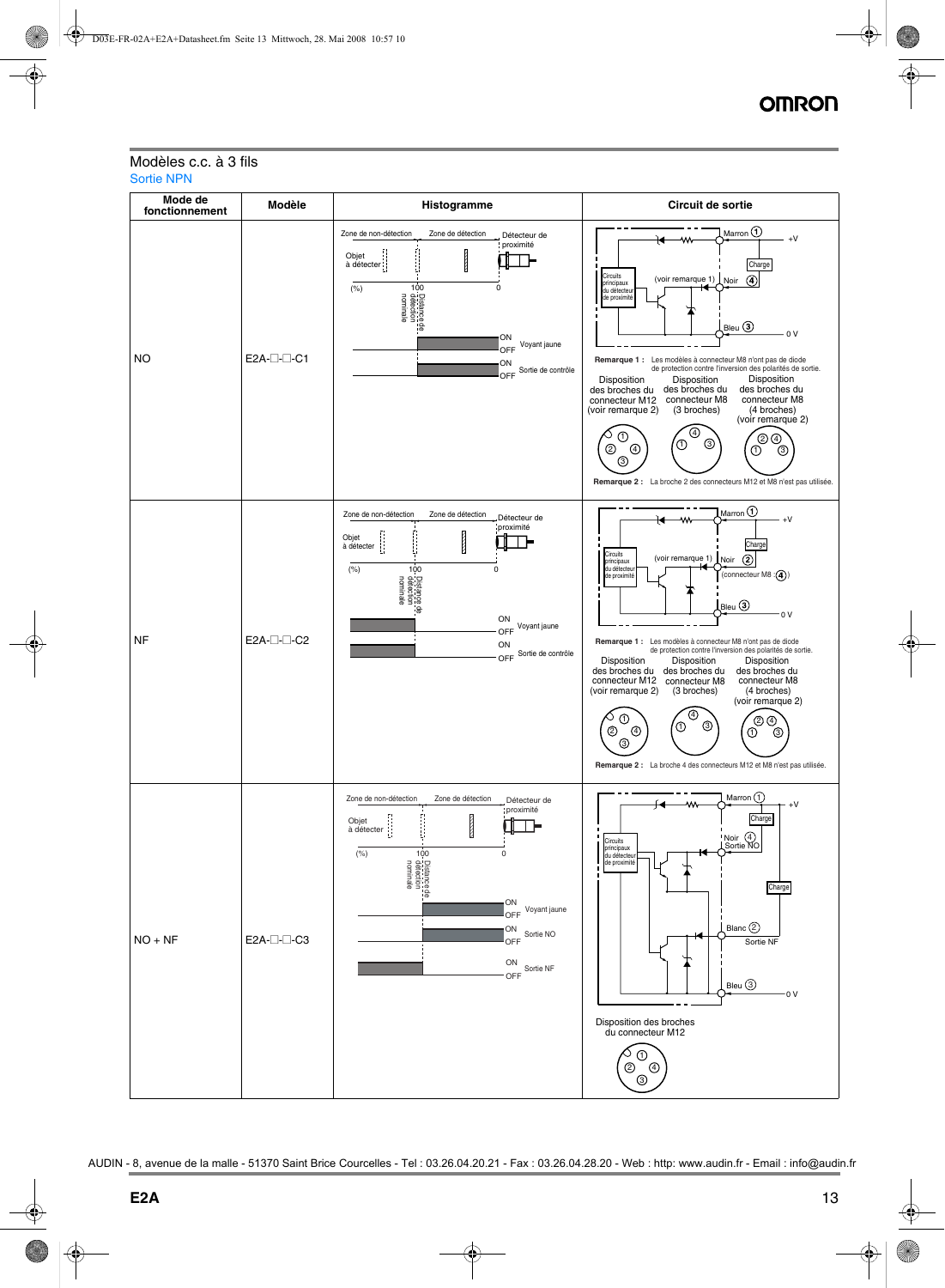### Modèles c.c. à 2 fils Schémas du circuit de sortie (fonctionnement)

| Mode de<br>fonctionnement | <b>Modèle</b> | Histogramme                                                                                                                                                                                                                                                                                     | Circuit de sortie                                                                                                                                                                                                                            |
|---------------------------|---------------|-------------------------------------------------------------------------------------------------------------------------------------------------------------------------------------------------------------------------------------------------------------------------------------------------|----------------------------------------------------------------------------------------------------------------------------------------------------------------------------------------------------------------------------------------------|
| <b>NO</b>                 | $E2A$ - $D1$  | Zone de non-détection<br>Zone de détection<br>Détecteur de<br>proximité<br>I<br>$\frac{1}{2}$<br>Objet<br>à détecter<br>o<br>1 détection<br>1 détection<br>1 dominale<br>80<br>(% )<br>$\mathbf 0$<br>ON<br>Voyant jaune<br>OFF<br>ON<br>Voyant rouge<br>OFF<br>ON<br>Sortie de contrôle<br>OFF | $_{\tiny\textregistered}$<br>$Marrow_{+V}$<br>Charge<br>$^{\circledR}$<br>$B$ leu 0 V<br>La charge peut être connectée côté +V ou 0 V.<br>➀<br>Connecteur M12<br>$^{\circledR}$<br>➁<br>Disposition des broches<br>⊚                         |
| <b>NF</b>                 | $E2A - D2$    | Zone de non-détection<br>Zone de détection<br>Détecteur de<br>proximité<br>I<br>Objet<br>à détecter<br>- O Distance de<br>France de Rection<br>Prominale<br>(%)<br>$\mathbf 0$<br>ON<br>Voyant jaune<br>OFF<br>ON<br>OFF Sortie de contrôle                                                     | $\left( \widehat{\mathbf{I}}\right)$<br>Marron <sub>+V</sub><br>Charge<br>$\odot$<br>Bleu<br>$-0V$<br>La charge peut être connectée côté +V ou 0 V.<br>$^\circledR$<br>Connecteur M12<br>◎<br>$^{\circledR}$<br>Disposition des broches<br>⊚ |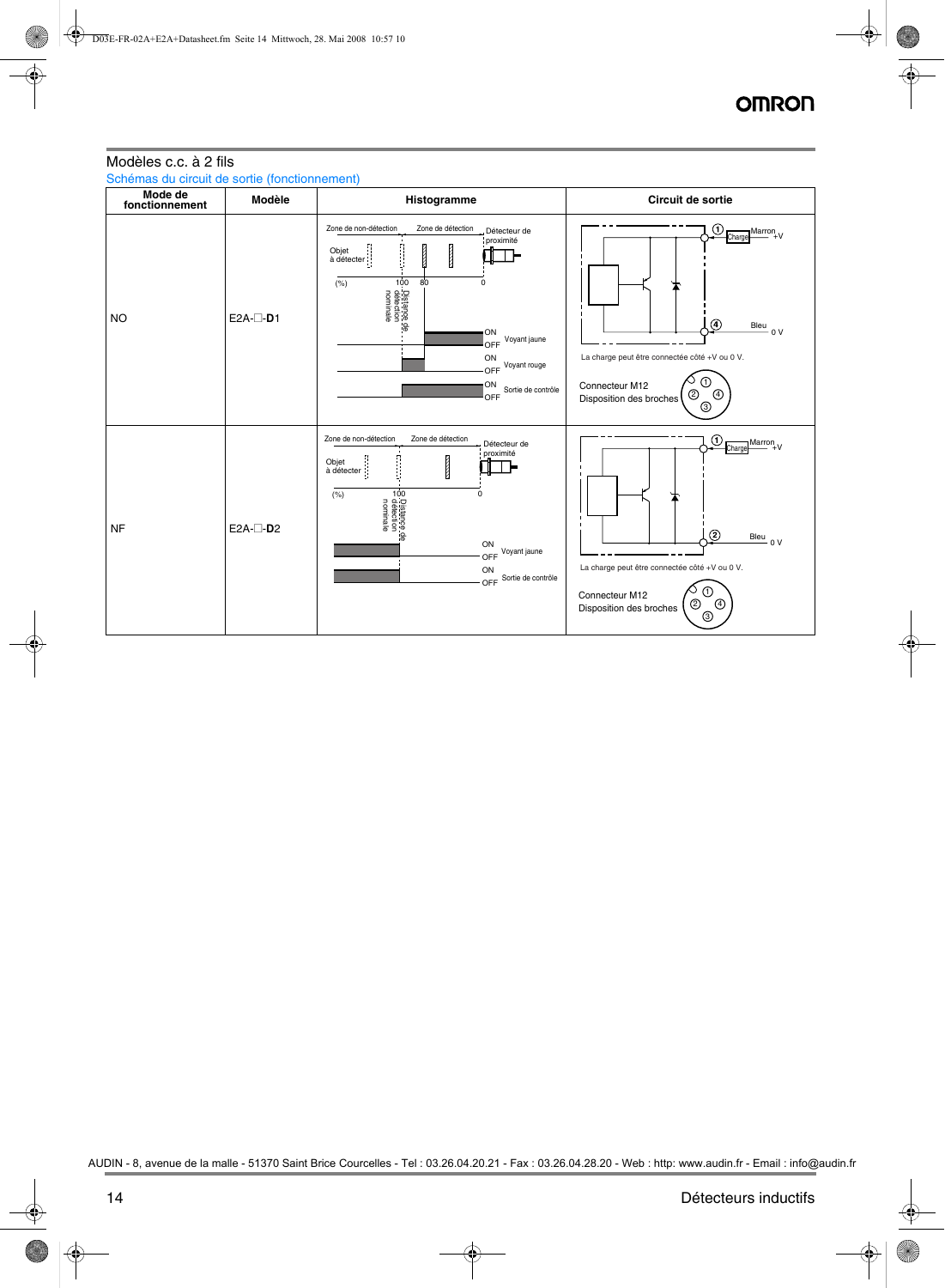**Remarque :** Toutes les unités sont en millimètres sauf indication contraire.



#### **E2A-S08KS02-WP-**@@



**Remarque 1.** Câble rond vinyle isolé dia. 4 avec 3 conducteurs (section des conducteurs : 0,3 mm2 ; diamètre de l'isolant : 1,3 mm) ; longueur standard : 2 m **2.** Voyant de fonctionnement (jaune)

#### **E2A-M12KS04-WP-**@@ / E2A-S12KS04-WP-@ **E2A-M12KN08-WP-**@@ / E2A-S12KN08-WP-@



- Remarque 1. Câble rond vinyle isolé dia. 4 avec 3 conducteurs (section des conducteurs : 0,3 mm<sup>2</sup> ;<br>diamètre de l'isolant : 1,3 mm) ; longueur standard : 2 m<br>2. Voyant de fonctionnement (jaune)<br>3. Pour les modèles NO + NF
	-

### **E2A-M18KS08-WP-**@@ / E2A-S18KS08-WP-@ **E2A-M18KN16-WP-**@@ / E2A-S18KN16-WP-@



**Remarque 1.** Câble rond vinyle isolé dia. 4 avec 3 conducteurs (section des conducteurs : 0,3 mm² ;<br>diamètre de l'isolant : 1,3 mm/ ; longueur standard : 2 m<br>2. Voyant de fonctionnement (jaune)

#### **E2A-M30KS15-WP-**@@ / E2A-S30KS15-WP-@



**Remarque 1.** Câble rond vinyle isolé dia. 4 avec 3 conducteurs (section des conducteurs : 0,3 mm2 ; diamètre de l'isolant : 1,3 mm) ; longueur standard : 2 m **2.** Voyant de fonctionnement (jaune)

### Modèles précâblés (blindés) Modèles précâblés (non blindés)





**Remarque 1.** Câble rond vinyle isolé dia. 4 avec 3 conducteurs (section des conducteurs : 0,3 mm2 ; diamètre de l'isolant : 1,3 mm) ; longueur standard : 2 m **2.** Voyant de fonctionnement (jaune)



- Remarque 1. Câble rond vinyle isolé dia. 4 avec 3 conducteurs (section des conducteurs : 0,3 mm² ;<br>diamètre de l'isolant : 1,3 mm) ; longueur standard : 2 m<br>2. Voyant de fonctionnement (jaune)<br>3. Pour les modèles NO + NF (
	-



**Remarque 1.** Câble rond vinyle isolé dia. 4 avec 3 conducteurs (section des conducteurs : 0,3 mm<sup>2</sup> ;<br>diamètre de l'isolant : 1,3 mm/ ; longueur standard : 2 m<br>2. Voyant de fonctionnement (jaune)

#### **E2A-M30KN20-WP-**@@ / E2A-S30KN20-WP-@



**Remarque 1.** Câble rond vinyle isolé dia. 4 avec 3 conducteurs (section des conducteurs : 0,3 mm2 ; diamètre de l'isolant : 1,3 mm) ; longueur standard : 2 m **2.** Voyant de fonctionnement (jaune)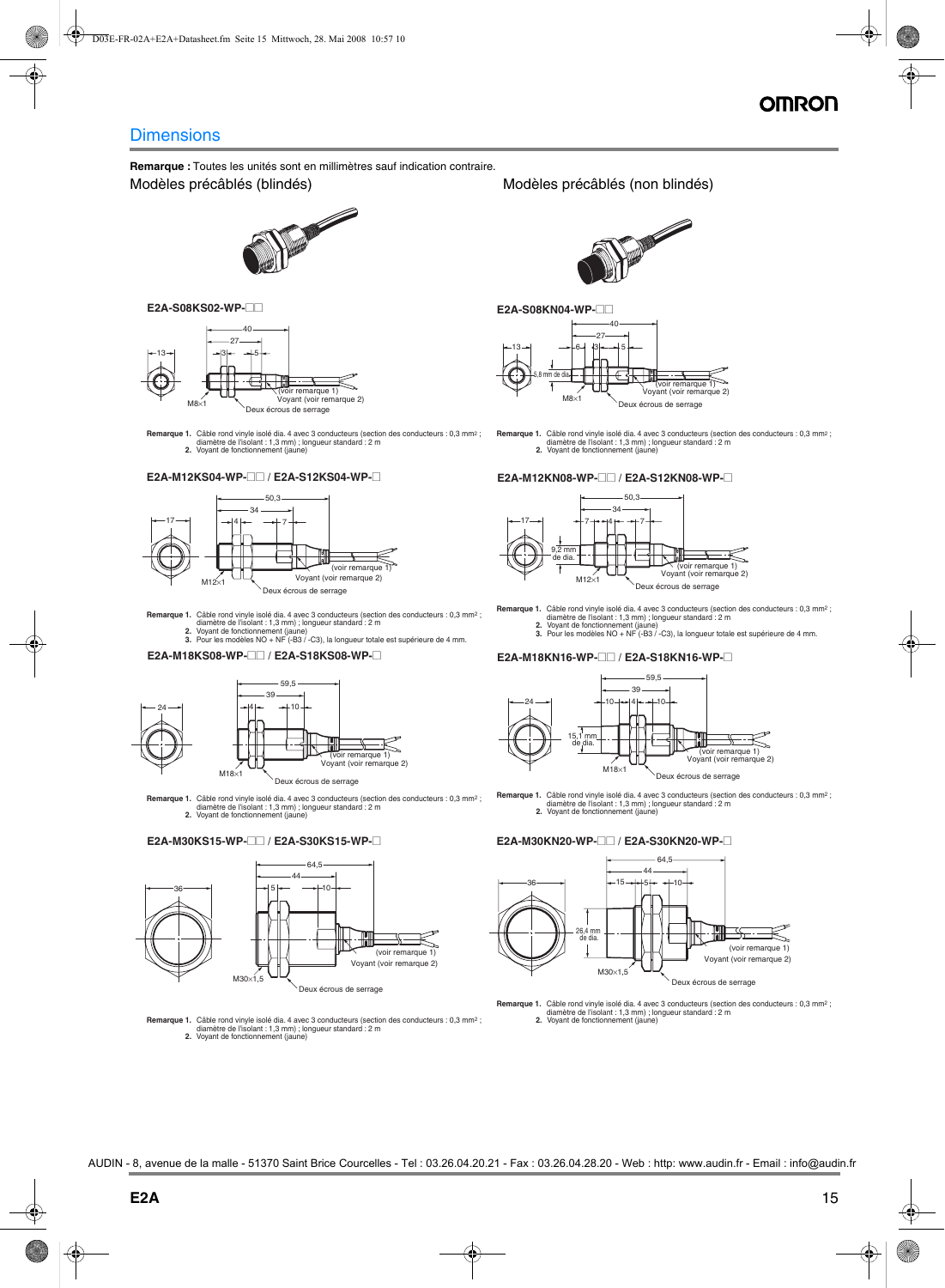#### **E2A-S08LS02-WP-**@@



**Remarque 1.** Câble rond vinyle isolé dia. 4 avec 3 conducteurs (section des conducteurs : 0,3 mm2 ; diamètre de l'isolant : 1,3 mm) ; longueur standard : 2 m **2.** Voyant de fonctionnement (jaune)





**Remarque 1.** Câble rond vinyle isolé dia. 4 avec 3 conducteurs (section des conducteurs : 0,3 mm² ;<br>diamètre de l'isolant : 1,3 mm<br>2. Voyant de fonctionnement (jaune)





**2.** Voyant de fonctionnement (jaune) **Remarque 1.** Câble rond vinyle isolé dia. 4 avec 3 conducteurs (section des conducteurs : 0,3 mm2 ; diamètre de l'isolant : 1,3 mm) ; longueur standard : 2 m **2.** Voyant de fonctionnement (jaune)





**Remarque 1.** Câble rond vinyle isolé dia. 4 avec 3 conducteurs (section des conducteurs : 0,3 mm² ;<br>diamètre de l'isolant : 1,3 mm/ ; longueur standard : 2 m<br>2. Voyant de fonctionnement (jaune)

#### **E2A-S08LN04-WP-**@@



**Remarque 1.** Câble rond vinyle isolé dia. 4 avec 3 conducteurs (section des conducteurs : 0,3 mm2 ; diamètre de l'isolant : 1,3 mm) ; longueur standard : 2 m **2.** Voyant de fonctionnement (jaune)

**E2A-M12LN08-WP-**@@ / E2A-S12LN08-WP-@



**Remarque 1.** Câble rond vinyle isolé dia. 4 avec 3 conducteurs (section des conducteurs : 0,3 mm² ;<br>diamètre de l'isolant : 1,3 mm/ ; longueur standard : 2 m<br>**2.** Voyant de fonctionnement (jaune)

#### **E2A-M18LN16-WP-**@@ / E2A-S18LN16-WP-@



**Remarque 1.** Câble rond vinyle isolé dia. 4 avec 3 conducteurs (section des conducteurs : 0,3 mm2 ; diamètre de l'isolant : 1,3 mm) ; longueur standard : 2 m

#### **E2A-M30LN30-WP-**@@ / E2A-S30LN30-WP-@



R**emarque 1.** Câble rond vinyle isolé dia. 4 avec 3 conducteurs (section des conducteurs : 0,3 mm² ;<br>diamètre de l'isolant : 1,3 mm/ ; longueur standard : 2 m<br>2. Voyant de fonctionnement (jaune)

#### **Dimensions des trous de montage**

F

| Diamètre externe du<br>détecteur de proximité | Cote F (mm)                   |
|-----------------------------------------------|-------------------------------|
| M8                                            | 8,5 mm de dia. $^{+0.5}_{0}$  |
| M <sub>12</sub>                               | 12,5 mm de dia. $^{+0.5}_{0}$ |
| M18                                           | 18,5 mm de dia. $^{+0,5}_{0}$ |
| <b>M30</b>                                    | 30,5 mm de dia. $^{+0.5}_{0}$ |

AUDIN - 8, avenue de la malle - 51370 Saint Brice Courcelles - Tel : 03.26.04.20.21 - Fax : 03.26.04.28.20 - Web : http: www.audin.fr - Email : info@audin.fr

### 16 Détecteurs inductifs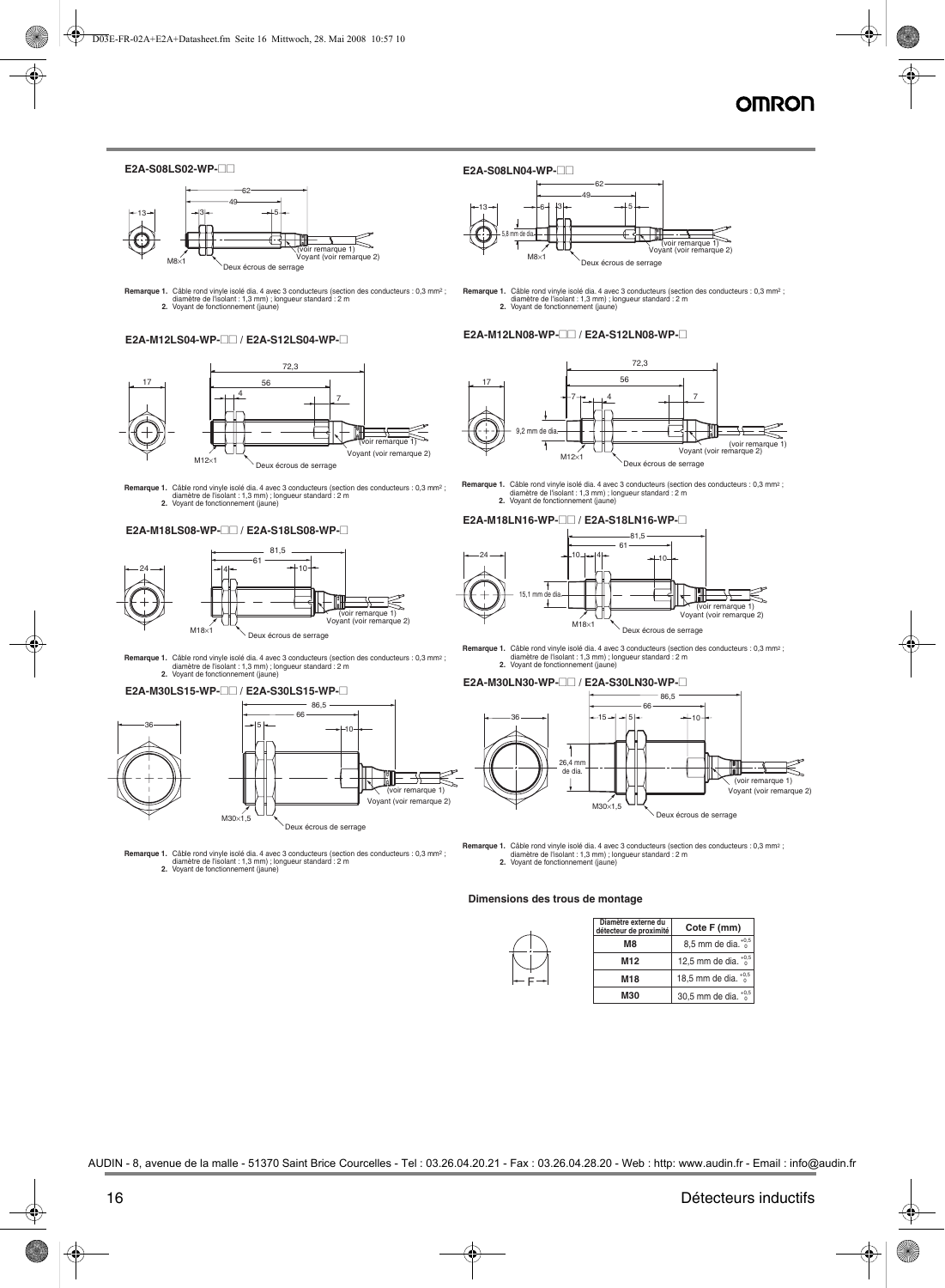

**E2A-S08KS02-M1-**@@



**Remarque :** Voyant de fonctionnement (jaune, 4×90°)

#### **E2A-M12KS04-M1-**@@ / E2A-S12KS04-M1-@ **E2A-M12KN08-M1-**@@ / E2A-S12KN08-M1-@



**Remarque 1 :** Voyant de fonctionnement (jaune, 4×90°) **Remarque 2 :** Pour les modèles NO + NF (-B3 / -C3), la longueur totale est supérieure de 4 mm.

#### **E2A-M18KS08-M1-**@@ / E2A-S18KS08-M1-@ **E2A-M18KN16-M1-**@@ / E2A-S18KN16-M1-@



**Remarque :** Voyant de fonctionnement (jaune, 4×90°)

#### **E2A-M30KS15-M1-**@@ / E2A-S30KS15-M1-@



**Remarque :** Voyant de fonctionnement (jaune, 4×90°)

### Modèles à connecteur M12 (blindés) Modèles à connecteur M12 (non blindés)



**E2A-S08KN04-M1-**@@



**Remarque :** Voyant de fonctionnement (jaune, 4×90°)



**Remarque 1 :** Voyant de fonctionnement (jaune, 4×90°) **Remarque 2 :** Pour les modèles NO + NF (-B3 / -C3), la longueur totale est supérieure de 4 mm.



**Remarque :** Voyant de fonctionnement (jaune, 4×90°)



**Remarque :** Voyant de fonctionnement (jaune, 4×90°)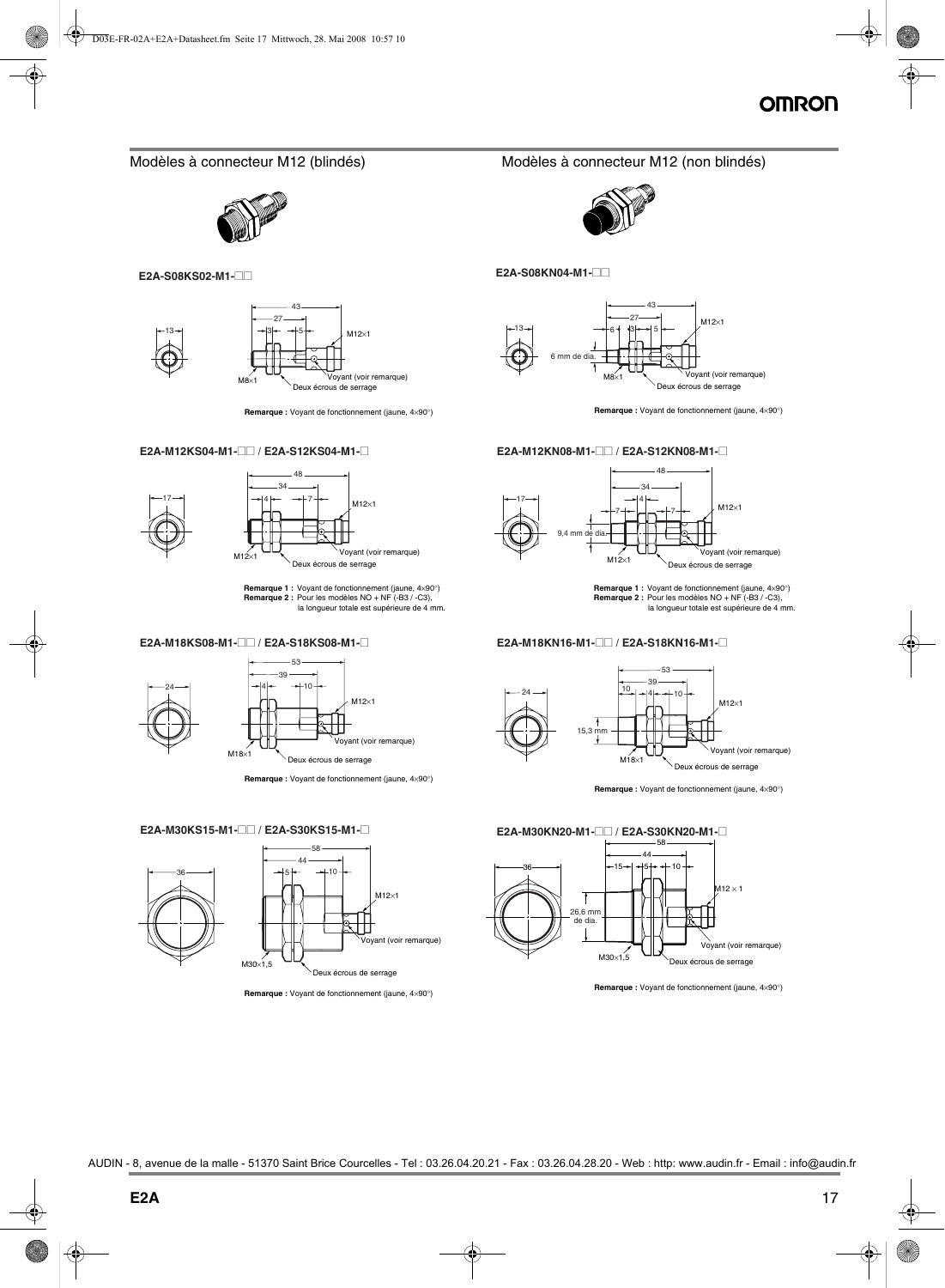

Remarque : Veuillez contacter votre revendeur Omron pour les schémas de dimensions non répertoriés ici.



**Remarque :** Voyant de fonctionnement (jaune, 4×90°) **Remarque :** Voyant de fonctionnement (jaune, 4×90°)





AUDIN - 8, avenue de la malle - 51370 Saint Brice Courcelles - Tel : 03.26.04.20.21 - Fax : 03.26.04.28.20 - Web : http: www.audin.fr - Email : info@audin.fr

### 18 Détecteurs inductifs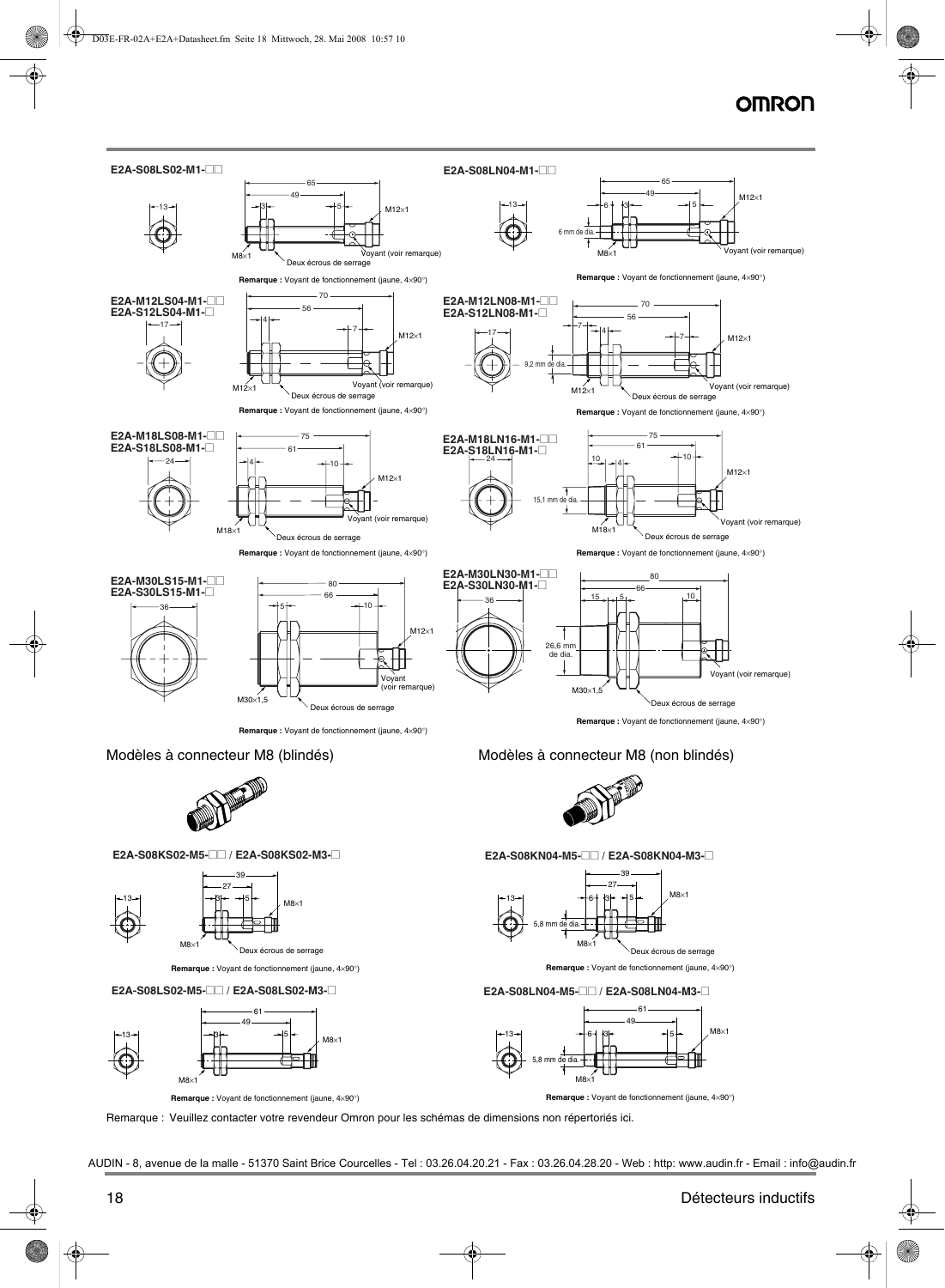## **Précautions**

#### Consignes de sécurité

#### **Alimentation**

Ne soumettez pas le modèle E2A à une tension excessive, sans quoi il serait endommagé. Ne soumettez pas les modèles c.c. à un courant alternatif (100 à 240 Vc.a.), sans quoi ils seraient endommagés.

### **Court-circuit de la charge**

Ne court-circuitez pas la charge car cela risque d'endommager le modèle E2A.

La protection contre les courts-circuits du modèle E2A fonctionnera si la polarité de la tension d'alimentation imposée est correcte et comprise dans la plage de tension nominale.

#### Utilisation correcte

### **Conception**

#### Temps de réinitialisation de l'alimentation

Le détecteur de proximité est prêt à fonctionner 100 ms (160 ms pour les modèles NO + NF -B3 / -C3) après la mise sous tension. Si des alimentations séparées sont connectées au détecteur de proximité et à la charge, prenez soin de mettre sous tension le détecteur de proximité avant la charge.

#### Effets du métal avoisinant

Lorsque vous montez le modèle E2A dans un panneau métallique, vérifiez que les espacements indiqués dans le tableau qui suit sont respectés.



|               |                   |                |     | <b>M30</b>                        |                            |               |
|---------------|-------------------|----------------|-----|-----------------------------------|----------------------------|---------------|
| <b>Type</b>   | <b>Dimensions</b> | M <sub>8</sub> | M12 | M18                               | Corps<br>court             | Corps<br>long |
|               |                   | 0              | 0   | $\Omega$<br>(Voir<br>remarque 1.) | O<br>(Voir<br>remarque 2.) |               |
| Blindé        | m                 | 4,5            | 12  | 24                                | 45                         |               |
|               | d                 |                |     | 27                                | 45                         |               |
|               | D                 | 0              | 0   | 1,5                               | 4                          |               |
|               | n                 | 12             | 18  | 27                                | 45                         |               |
|               |                   | 12             | 15  | 22                                | 30                         | 40            |
| Non<br>blindé | m                 | 8              | 20  | 48                                | 70                         | 90            |
|               | d                 | 24             | 40  | 70                                | 90                         | 120           |
|               | D                 | 12             | 15  | 22                                | 30                         | 40            |
|               | n                 | 24             | 40  | 70                                | 90                         | 120           |

**Remarque 1.** En cas d'utilisation des écrous fournis : Si un montage encastré est nécessaire,

respectez un espacement dégagé de 1,5 mm.

**2.** En cas d'utilisation des écrous fournis : Si un montage encastré est nécessaire, respectez un espacement dégagé de 4 mm.

### **Câblage**

Prenez soin de câbler correctement le modèle E2A et la charge, sans quoi il serait endommagé.

#### **Connexion sans charge**

Prenez soin d'insérer les charges lors du câblage. Prenez soin de connecter une charge adéquate au modèle E2A, sans quoi les composants internes seraient endommagés.

#### **N'exposez pas le produit à des gaz inflammables ou explosifs.**

### **Il est interdit de démonter, réparer ou modifier le produit.**

#### Mise hors tension

Le détecteur de proximité peut émettre un signal d'impulsion lorsqu'il est mis hors tension. Il est donc conseillé de mettre hors tension la charge avant le détecteur de proximité.

#### Transformateur de l'alimentation

Si vous utilisez une alimentation c.c., vérifiez qu'elle contient un transformateur isolé. N'utilisez pas d'alimentation c.c. contenant un transformateur automatique.

#### Interférences mutuelles

Lors de l'installation de deux détecteurs ou plus, face à face ou l'un à coté de l'autre, vérifiez que les distances minimales données dans le tableau suivant sont respectées.



(Unité : mm)

|               |                   |    |     |                 | <b>M30</b>     |               |
|---------------|-------------------|----|-----|-----------------|----------------|---------------|
| Type          | <b>Dimensions</b> | M8 | M12 | M <sub>18</sub> | Corps<br>court | Corps<br>long |
| Blindé        | А                 | 20 | 30  | 60              | 110            |               |
|               | B                 | 15 | 20  | 35              | 70             |               |
| Non<br>blindé | А                 | 80 | 120 | 200             | 300            | 300           |
|               | B                 | 60 | 100 | 120             | 200            | 300           |